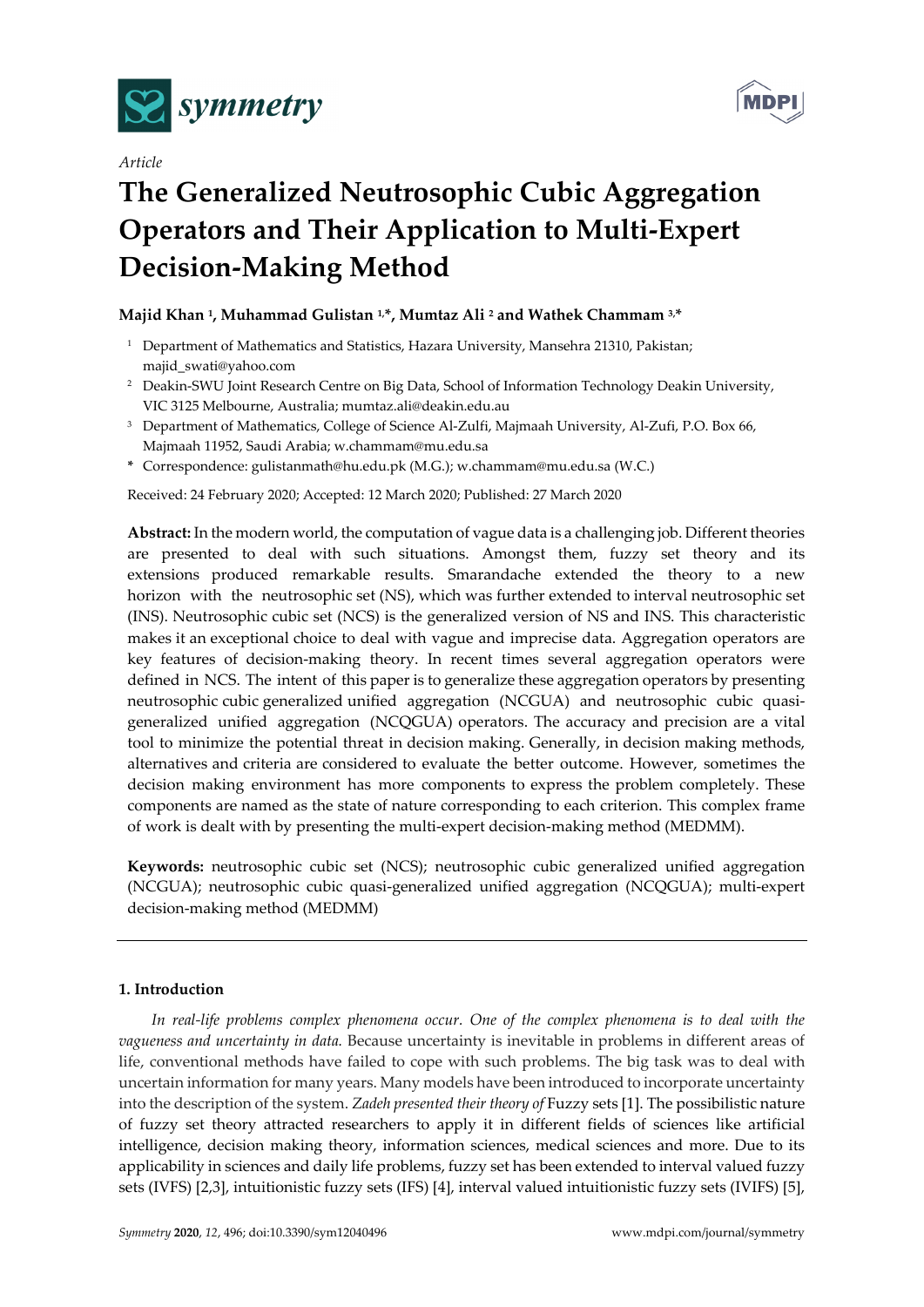cubic sets [6], etc. Over the last decades, researchers used it for decision making problems [7–12]. Smarandache presented the idea of neutrosophic sets (NS) [13]. NS provide the more general plate form to extend the ideas of classic theory and fuzzy set theory. The NS consists of three components: truth, indeterminacy and falsehood; all three components are independent, and this makes NS more general than IFS. In fact, NS is a generalization of IFS [14]. For sciences and engineering problems, Wang et al. [15] presented single value neutrosophic set (SVNS), which is a class of NS. Wang et al. [16] further characterized neutrosophic sets to interval neutrosophic set (INS). INS range to an interval value within [0, 1], which comfort the selectors to make an appropriate choice. Jun et al. [17] combined INS and NS to form neutrosophic cubic set (NCS). NCS enables us to choose both interval value and single value membership and indeterminacy and falsehood components. The NCS is the generalization of all abovementioned predeccessors. For example, if the interval part is not taken into account, the set becomes NS, and if the second part is not considered, the NS is dealt with. Since the NS is a generalization of IFS, it is concluded that NCS is the generalization of NS, INS, CS, IFS and fuzzy set. Due to this nature of NCS, it provides more general plate form for uncertain and vague data.

The aggregation operators are an important component of decision making. The insufficient and vague data make it challenging for a decision maker to compute the exact decision. This situation can be minimized by the vague nature of NS and its extensions. The vague nature of NS attracted researchers to implement it in the different fields of science, engineering and decision-making theory. The researchers proposed different aggregation operators and multi-criteria decision-making methods in NS and INS [18–27]. The NCS is the more general form of both NS and INS. This nature attracted researchers to apply it in different fields like science, engineering and decision-making theory. Khan et al. [28] presented neutrosophic cubic Einstein geometric aggregation operators. Zhan et al. [29] worked on multi-criteria decision making on neutrosophic cubic sets. Banerjee et al. [30] used grey rational analysis (GRA) techniques to neutrosophic cubic sets. Lu and Ye [31] defined cosine measure to neutrosophic cubic set. Pramanik et al. [32] used similarity measure to neutrosophic cubic set. Shi and Ji [33] defined Dombi aggregation operators on neutrosophic cubic sets. Ye [34] defined aggregation operators over the neutrosophic cubic numbers. Alhazaymeh et al. [35] presented hybrid geometric aggregation operator with application to multi-attribute decisionmaking method on neutrosophic cubic sets.

**Contribution.** The methodologies to measure the generalized aggregations of neutrosophic cubic values.

- First neutrosophic cubic generalized unified aggregation operators are proposed.
- Second neutrosophic cubic quasi-generalized unified aggregation operators are proposed.
- The multi-expert decision-making method is proposed.
- The method is furnished upon numeric data of EMU European Monitory union as an application.
- Comparison is given between some aggregation operators.

**Organization.** The remaining manuscript is structured as follows. In Section 2, the preliminary work is reviewed. In Section 3, the NCGUA operators are defined. In Section 4, the NCQGU operators are defined. In Section 5, MEDMM is proposed and applied to a numeric data of EMU as an application. Lastly, the comparison of some aggregation operators is provided.

# **2. Preliminaries**

This section consists of some work that provides the foundation for our work.

**Definition 1.** [13] A structure  $N = \{(T_N(u), I_N(u), F_N(u)) | u \in U\}$  is NS, where  $\left\{T_N(u), T_N(u), F_N(u) \in \left]0^-, 1^+ \right[\right\}$  and  $T_N(u), T_N(u), F_N(u)$  are truth, indeterminacy and falsehood *respectively.*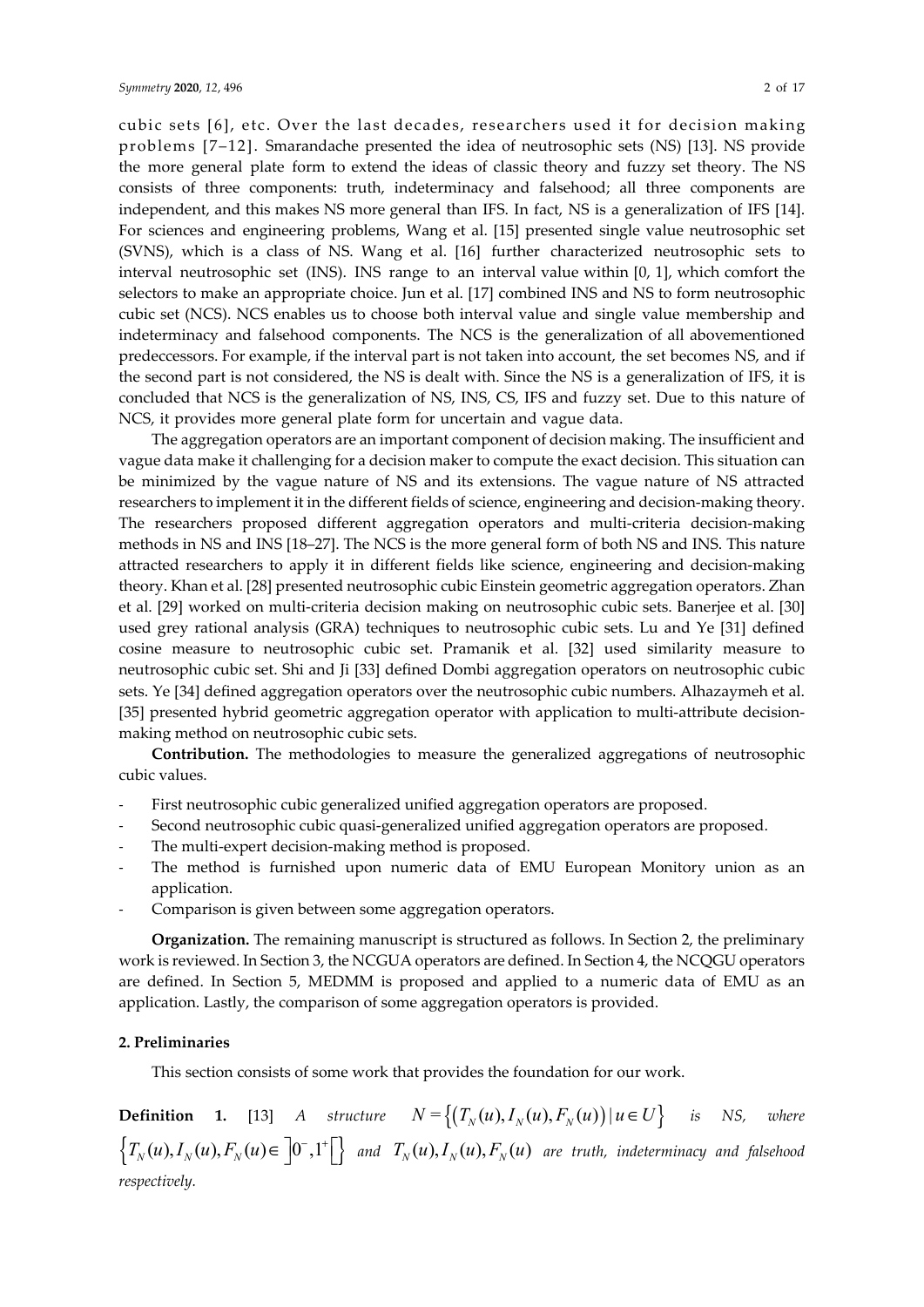**Definition 2.** [15] *A structure*  $N = \left\{ (T_N(u), I_N(u), F_N(u)) \mid u \in U \right\}$  *is SVNS, where*  ${T_N(u), I_N(u), F_N(u) \in [0,1]}$  respectively called truth, indeterminancy and falsehood are simply denoted *by*  $N = (T_N, I_N, F_N)$ .

**Definition 3.** [16] *An INS in U is a structure*  $N = \left\{ \left( \tilde{T}_N(u), \tilde{T}_N(u), \tilde{F}_N(u) \right) | u \in U \right\}$  where  $\{\tilde{T}_N(u), \tilde{I}_N(u), \tilde{F}_N(u) \in D[0,1]\}$  are respectively called truth, indeterminacy and falsehood in U, is  $S$  *simply denoted by*  $N \! = \! \left( \tilde{T}_N, \tilde{I}_N, \tilde{F}_N \right)$  *. For convenience denoted by*  $N \! = \! \left( \tilde{T}_N, \tilde{I}_N, \tilde{F}_N \right)$  *by*  $N{=}(\widetilde{T}_{\!\scriptscriptstyle N}{\,{=}\,}\big\!\!\!\big\lfloor T_{\!\scriptscriptstyle N}^{\!\scriptscriptstyle L}, T_{\!\scriptscriptstyle N}^{\!\scriptscriptstyle U} \big\rfloor\!,\widetilde{I}_{\!\scriptscriptstyle N}{\,{=}\,}\big\!\!\!\big\lfloor I_{\!\scriptscriptstyle N}^{\!\scriptscriptstyle L}, I_{\!\scriptscriptstyle N}^{\!\scriptscriptstyle U} \big\rfloor\!,\!\widetilde{F}_{\!\scriptscriptstyle N}{\,{=}\,}\big\!\!\!\big\lfloor F_{\!\scriptscriptstyle N}^{\!\scriptscriptstyle L}, F_{\!\scriptscriptstyle N}^{\!\scriptscriptstyle U} \big\rfloor\!\!\!\big\!\!\big$ 

**Definition 4.** [16] *A structure*  $N = \left\{ \left( u, \tilde{T}_N(u), \tilde{T}_N(u), \tilde{F}_N(u), T_N(u), I_N(u), F_N(u) \right) | u \in U \right\}$  *is NCS in*  $U$  , in which  $\left(\tilde{T}_N\!=\!\!\left[\vphantom{\tilde{T}_N}\right]\!\!,\!T_N\!=\!\!\left[\vphantom{\tilde{T}_N}\right]\!\!,\! \tilde{F}_N\!=\!\!\left[\vphantom{\tilde{T}_N}\!\!,\! F_N\!\right]\!\!,\! \tilde{F}_N\!=\!\!\left[\vphantom{\tilde{T}_N}\!\!,\! F_N\!\right]$  is an INS and  $\left(\vphantom{\tilde{T}_N}\!\!,\! I_N,\! F_N\right)$  is NS in  $\,U$  , is  $Simply$  denoted by  $N = (\tilde{T}_N, \tilde{I}_N, \tilde{F}_N, T_N, I_N, F_N)$ ,  $[0,0] \le \tilde{T}_N + \tilde{I}_N + \tilde{F}_N \leq [3,3]$  , and  $0 \le T_N + I_N + F_N \le 3$  .  $N^U$  denotes the collection of NCS in U , which is simply denoted by  $N = (\tilde{T}_N, \tilde{I}_N, \tilde{F}_N, T_N, I_N, F_N).$ 

**Definition 5.** [29] *The sum of two NCS,*  $A = (\tilde{T}_A, \tilde{I}_A, \tilde{F}_A, T_A, I_A, F_A)$ *, where*  $\tilde{T}_A\hspace{-.1cm}=\hspace{-.1cm}\left[T_A^L,T_A^U\right]\hspace{-.1cm}\left.\tilde{J}_A\hspace{-.1cm}=\hspace{-.1cm}\left[T_A^L,T_A^U\right]\hspace{-.1cm}\left.\tilde{F}_A\hspace{-.1cm}=\hspace{-.1cm}\left[F_A^L,F_A^U\right]\right] \text{ and }\hspace{.1cm} B\hspace{-.1cm}=\hspace{-.1cm}\left(\tilde{T}_B,\tilde{I}_B,\tilde{F}_B,T_B,I_B,F_B\right), \text{ where }\hspace{.1cm} \tilde{T}_B\hspace{-.1cm}=\hspace{-.1cm}\left[T_B^L$ *defined as*

$$
A\oplus B=\!\!\left[\!\left[\!\left.\!\!\Gamma_{A}^{L}\!+\!\!T_{B}^{L}\!-\!\!T_{A}^{L}\!T_{B}^{L},T_{A}^{U}\!+\!T_{B}^{U}\!-\!T_{A}^{U}T_{B}^{U}\right]\!\right]\!\!\left[\!\left.\!\left.\!\!\right.\!\!\right]\!\! \left[\!\left.\!\!\Gamma_{A}^{L}\!+\!I_{B}^{L}\!-\!I_{A}^{L}\!I_{B}^{L},T_{A}^{U}\!+\!I_{B}^{U}\!-\!I_{A}^{U}T_{B}^{U}\right]\!\right]\!\left[\!\left.\!\left.\!\!\left.\!\!\right.\!\! \left.\!\!\!\right.\!\! \left.\!\!\!\right.\!\! \left.\!\! \Gamma_{A}^{L}\!+\!F_{B}^{L},T_{A}^{L},T_{B}^{L},T_{A}^{U}\!+\!F_{B}^{U}\!-\!I_{A}^{U}T_{B}^{U}\right]\!\right]\!\right]\!\left.\!\left.\!\!\left.\!\!\right.\!\! \left.\!\!\!\right.\!\! \left.\!\!\!\right.\!\! \left.\!\!\!\right.\!\! \left.\!\!\!\right.\right)
$$

**Definition 6.** [29] *The product of two NCS,*  $A = (\tilde{T}_A, \tilde{I}_A, \tilde{F}_A, T_A, I_A, F_A)$ *, where*  $\tilde{T}_A = \left[ T_A^L, T_A^U \right], \tilde{I}_A = \left[ I_A^L, I_A^U \right], \tilde{F}_A = \left[ F_A^L, F_A^U \right]$  and  $B = \left( \tilde{T}_B, \tilde{I}_B, \tilde{F}_B, T_B, I_B, F_B \right),$  where  $\tilde{T}_n = \left[T_n^L, T_n^U\right], \tilde{I}_B = \left[T_n^L, I_n^U\right], \tilde{F}_n = \left[F_n^L, F_n^U\right]$  is defined as

$$
A\otimes B=\bigr(\bigr[\!\!\!\bigr.\lbrack T_A^L T_B^L, T_A^U T_B^U \rbrack \!\!\!\bigr.\bigr],\bigr[\!\!\!\bigr.\lbrack I_A^L I_B^L, I_A^U I_B^U \rbrack \!\!\!\bigr],\bigr[\!\!\!\bigr.\lbrack F_A^L+F_B^L-F_A^L F_B^L, F_A^U+F_B^U-F_A^U F_B^U \rbrack \!\!\!\bigr], T_A+T_B-T_AT_B, I_A+I_B-I_AI_B, F_AF_B \rbrack \nonumber
$$

**Definition** 7. [29] *The scalar multiplication on a NCS,*  $A = (\tilde{T}_A, \tilde{I}_A, \tilde{F}_A, T_A, I_A, F_A)$  where  $\tilde{T}_A = \left[ T_A^L, T_A^U \right], \tilde{I}_A = \left[ T_A^L, I_A^U \right], \tilde{F}_A = \left[ F_A^L, F_A^U \right]$  and a scalar  $k$  is defined  $kA = \left( \left[ 1 - (1 - T_A^L)^k, 1 - (1 - T_A^U)^k \right], \left[ 1 - (1 - I_A^L)^k, 1 - (1 - I_A^U)^k \right], \left( \left( F_A^L \right)^k, \left( F_A^U \right)^k \right], \left( T_A \right)^k, \left( I_A \right)^k, 1 - (1 - F_A)^k \right)$ 

**Definition 8.** [29] Let  $A = (\begin{bmatrix} T_A^L, T_A^U \end{bmatrix}, \begin{bmatrix} I_A^L, I_A^U \end{bmatrix}, \begin{bmatrix} F_A^L, F_A^U \end{bmatrix}, T_A, I_A, F_A)$ , be an NCS and  $A^* = ([1,1], [1,1], [0,0], 0, 0, 1]$  be maximum NCS, then the cosine measure( $C_m$ ) is defined as

$$
C_m(A) = \left\{ \frac{\pi}{18} \left( 1 - T_A^L + 1 - T_A^U + 1 - T_A^L + 1 - T_A^U + F_A^L + F_A^U + T_A + T_A + 1 - F_A \right) \right\}, C_m(A) \in [0,1]
$$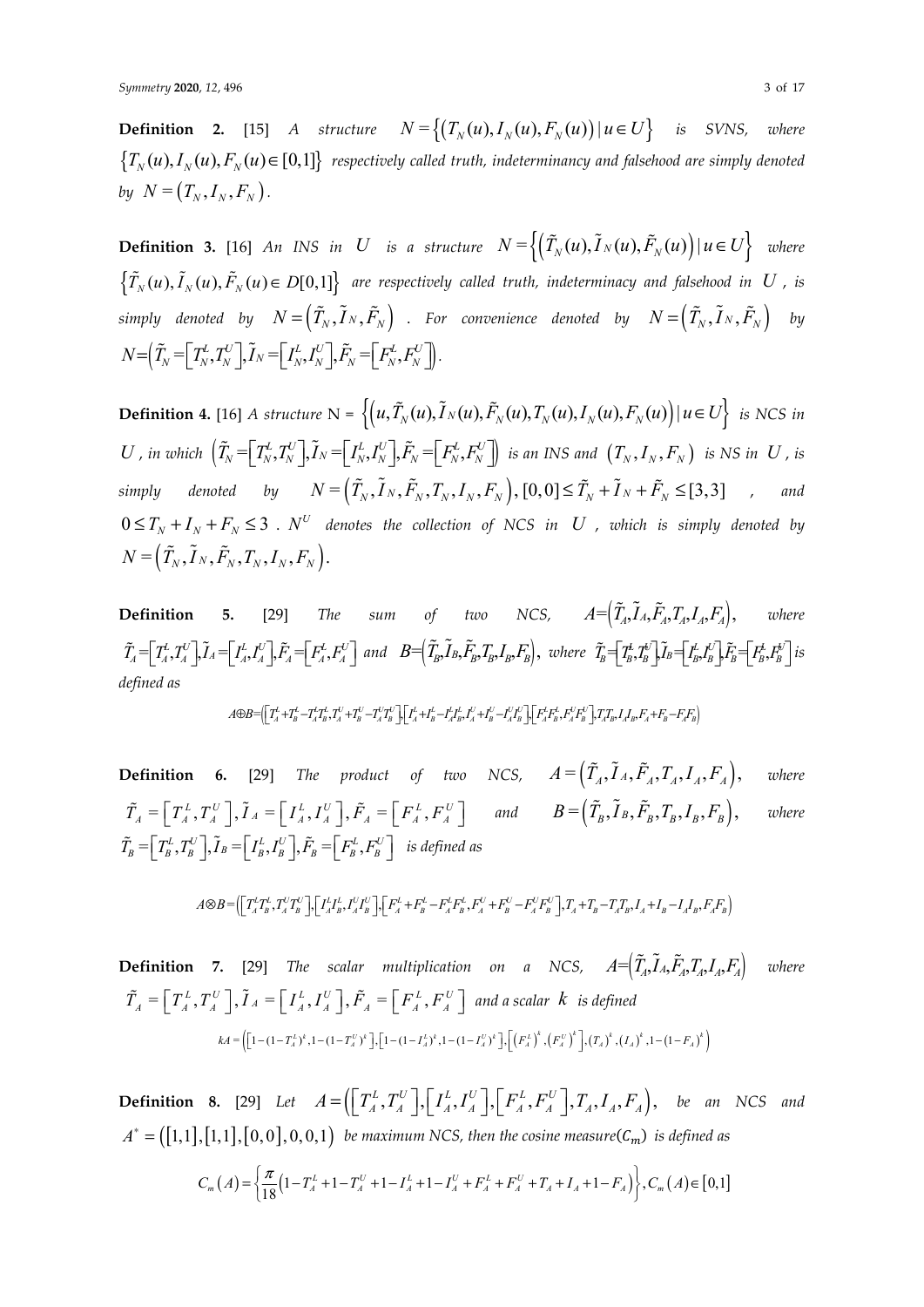For comparison of two NCS cosine measure is used.

#### **3. The Neutrosophic Cubic Generalized Unified Aggregation Operator**

The NCGUA operators are the generalization of many aggregation operators. The NCGUA operators unify several aggregations operators consequent upon their importance to analyze the imprecise data according to their importance. Moreover, it allows to use arithmetic, quadratic and geometric aggregation operators. By including a wide range of systems, it can adopt different scenario without losing any information.

**Definition 9.** The NCGUA is defined as,  $NCGUA(A_1, A_2, ..., A_n)$ 1/  $\left(1, A_2, ..., A_n\right) = \sum_{j=1}^m C_j \left(\sum_{i=1}^n w_i^j A_i^{\lambda_j}\right)^{1/\lambda_j}$  $NCGUA(A_1, A_2, ..., A_n) = \sum_{j=1}^{n} C_j \left( \sum_{i=1}^{n} w_i^j A_i \right)$  $\lambda_i$ <sup>1/ $\lambda_i$ </sup>  $=\sum_{j=1}^{m}C_{j}\left(\sum_{i=1}^{n}w_{i}^{j}A_{i}^{\lambda_{j}}\right)$ 

*where*  $C_j$  *is the relevance that each sub-aggregation has in the system with*  $C_j \in [0,1]$  *and*  $\sum_{j=1}^{m} C_j = 1$  $\sum_{j=1} C_j = 1;$  $w_i^j$  *is the ith weight of the jth weighing vector W with*  $w_i^j \in [0,1]$ ,  $\lambda_j = 1$ ,  $\hat{\mathbf{u}}_n^j$  *is the parameter such that*  $\lambda_i \in R$  *and*  $A_i$  *is the argument value of neutrosophic cubic value.* 

**Definition 10.** *The further generalization can be expressed as,* 

$$
NCGUA\left(A_{1}, A_{2},..., A_{n}\right)=\left(\left(\sum_{j=1}^{m} C_{j}\left(\sum_{i=1}^{n} w_{i}^{j} A_{i}^{A_{j}}\right)^{1/A_{j}}\right)^{\delta}\right)^{1/\delta}
$$

*where*  $\delta \in (-\infty, \infty)$ . Usually  $\lambda_i$  *remain same but for complex type of aggregation different values can be assumed.*

The operation used on NC is defined by [29]. NCGUA operators accomplish properties like monotonicity, boundness and idempotency.

#### *Families of NCGUA Operators*

The main aspect of NCGUA operator is that it characterizes a variety of aggregation operators. The aim of this section is to analyze these sub aggregations operators. First generalized NCOWA, NCWA and NCPOWA operators are analyzed.

$$
NCGUA(A_1, A_2, ..., A_n) = C_1 \sum_{i=1}^n w_i^1 A_i + C_2 \sum_{i=1}^n w_i^2 A_i + C_3 \sum_{i=1}^n w_i^3 A_i
$$
 (1)

where  $A_i$  is the *ith* largest of  $A_n$ , and  $w^1, w^2, w^3$  represent the weights corresponding to the NCOWA, NCWA and NCPOWA operators,  $\lambda_i = \delta = 1$ .

Note that in NCOWA operator, an additional order is made of  $(A_1, A_2, ..., A_n)$ , then it is weighted.

$$
C_1 = 1, C_2 = C_3 = 0 \Rightarrow NCOMA \tag{2}
$$

$$
C_2 = 1, C_1 = C_3 = 0 \Rightarrow NCMA \tag{3}
$$

$$
C_3 = 1, C_1 = C_2 = 0 \Rightarrow NCPOWA \tag{4}
$$

Some other family of aggregation operators can be analyzed by assigning values to  $\lambda_i$  and  $\delta$ , these values depend on the type of problem under discussion.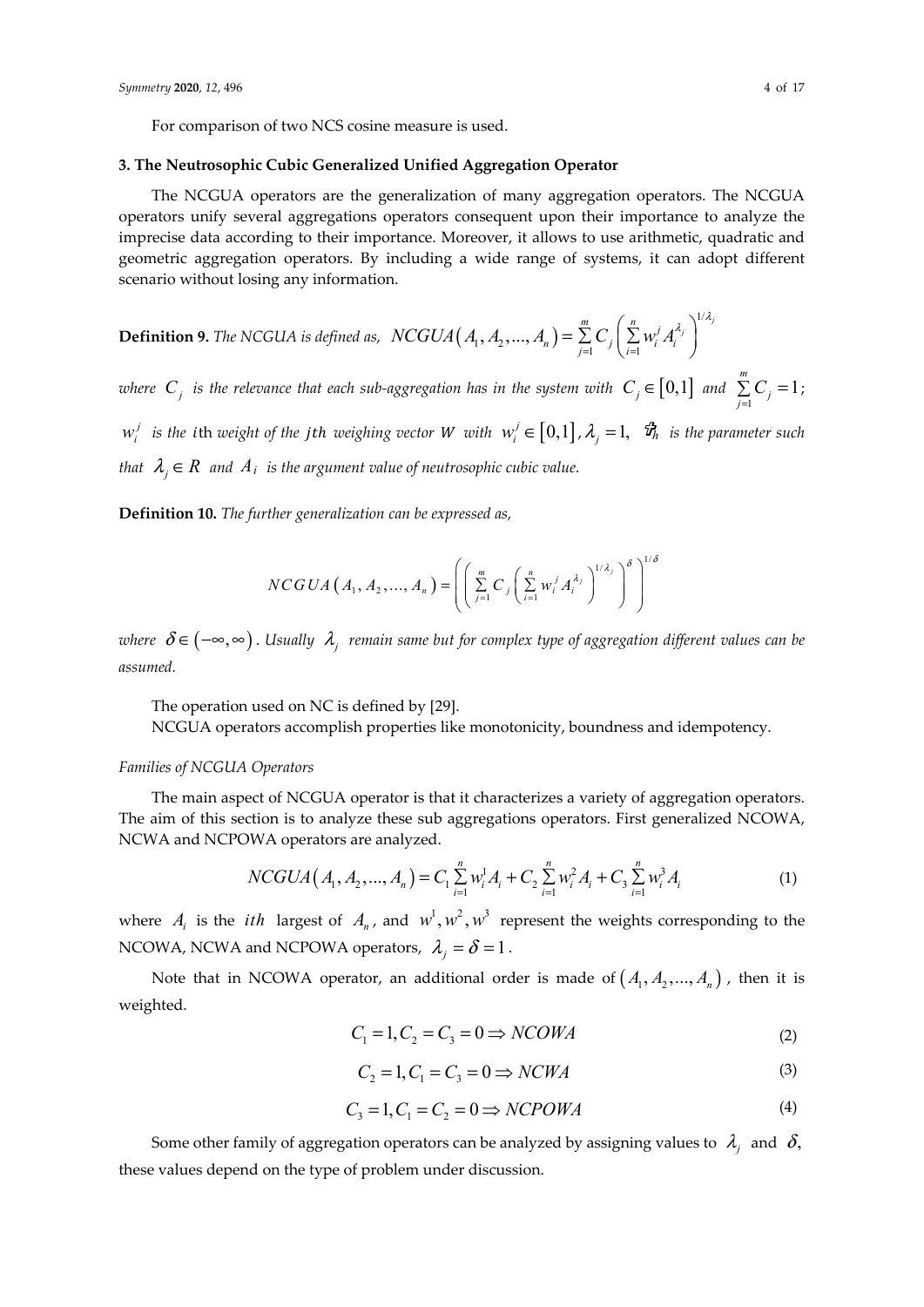The averaging aggregation operators have a most practical operator among their competitors, but in some situations, other operators like geometric, quadratic, cubic operators are in a much better position to evaluate the values.

If  $\lambda = \delta = 1$  and for all *j*, the aggregation operator is deduced to NCUA.

$$
NCUA(A_1, A_2, ..., A_n) = \sum_{j=1}^{m} C_j \sum_{i=1}^{n} w_i^{j} A_i
$$
\n(5)

If  $\lambda \rightarrow 1, \delta = 1$  and for all *j*, the aggregation operator is deduced to NCUG.

$$
NCUG(A_1, A_2, ..., A_n) = \sum_{j=1}^{m} C_j \prod_{i=1}^{n} A_i^{w_j}
$$
(6)

If  $\lambda = 2$ ,  $\delta = 1$  and for all *j*, the aggregation operator is deduced to NCUQA.

$$
NCUQA(A_1, A_2, ..., A_n) = \sum_{j=1}^{m} C_j \left( \sum_{i=1}^{n} w_i^j A_i^2 \right)^{1/2}
$$
 (7)

If  $\lambda \rightarrow 0$ ,  $\delta \rightarrow 0$  and for all *j*, the aggregation operator is deduced to NCGUG.

$$
NCGUG(A_1, A_2, ..., A_n) = \prod_{j=1}^{m} C_j \prod_{i=1}^{n} A_i^{w_j}
$$
\n(8)

If  $\lambda = 2$ ,  $\delta = 2$  and for all *j*, the aggregation operator is deduced to NCQUQA.

$$
NCQUQA(A_1, A_2, ..., A_n) = \left(\sum_{j=1}^m C_j^2 \left(\sum_{i=1}^n w_i^j A_i^2\right)^{1/2}\right)^{1/2}
$$
(9)

The particular cases of NCUA operators can be analyzed by different values of  $\lambda$  and  $\delta$  as shown in Table 1.

**Table 1.** Types of family of neutrosophic cubic generalized unified aggregation (NCGUA) operators.

|                        | $\lambda = -\infty$ | $\lambda \rightarrow 0$ | $\lambda = 2$ | $\lambda = \infty$ |
|------------------------|---------------------|-------------------------|---------------|--------------------|
| $\delta = -\infty$     | Min                 | Min                     | Min           | Max                |
| $\delta \rightarrow 0$ | Min                 | <b>NCUGA</b>            |               | Max                |
| $\delta = 1$           | Min                 | <b>NCUGA</b>            |               | max                |
| $\delta = 2$           | Min                 | <b>NCUGA</b>            |               | Max                |
| $\delta = \infty$      | Min                 | <b>NCUGA</b>            |               | Max                |

 $\lambda$  and  $\delta$  have different values in the sub-aggregation operators. Thus, the aggregation operators have listed aggregation operators above. For further analysis, assume that aggregation operators follow the weighted averaging aggregation approach. Observe that a different scenario may be constructed by assigning different values to  $\lambda$  and  $\delta$ . Today's world has much more complex phenomena; to deal with such situation, complex aggregation operators become a vital tool. Note that the complex and simple aggregation operators can be studied by assigning different values not only to  $\lambda$  and  $\delta$  but to the weight as well.

# **4. Neutrosophic Cubic Quasi-Generalized Unified Aggregation Operators**

The NCGUA operator can further be generalized by quasi- arithmetic means by neutrosophic cubic quasi-generalized unified aggregation (NCQGUA) operator. The characteristic of NCQGUA operators is that they are a generalization of not only NCGUA operators but of some other aggregation operators by the function introduced in NCQGUA.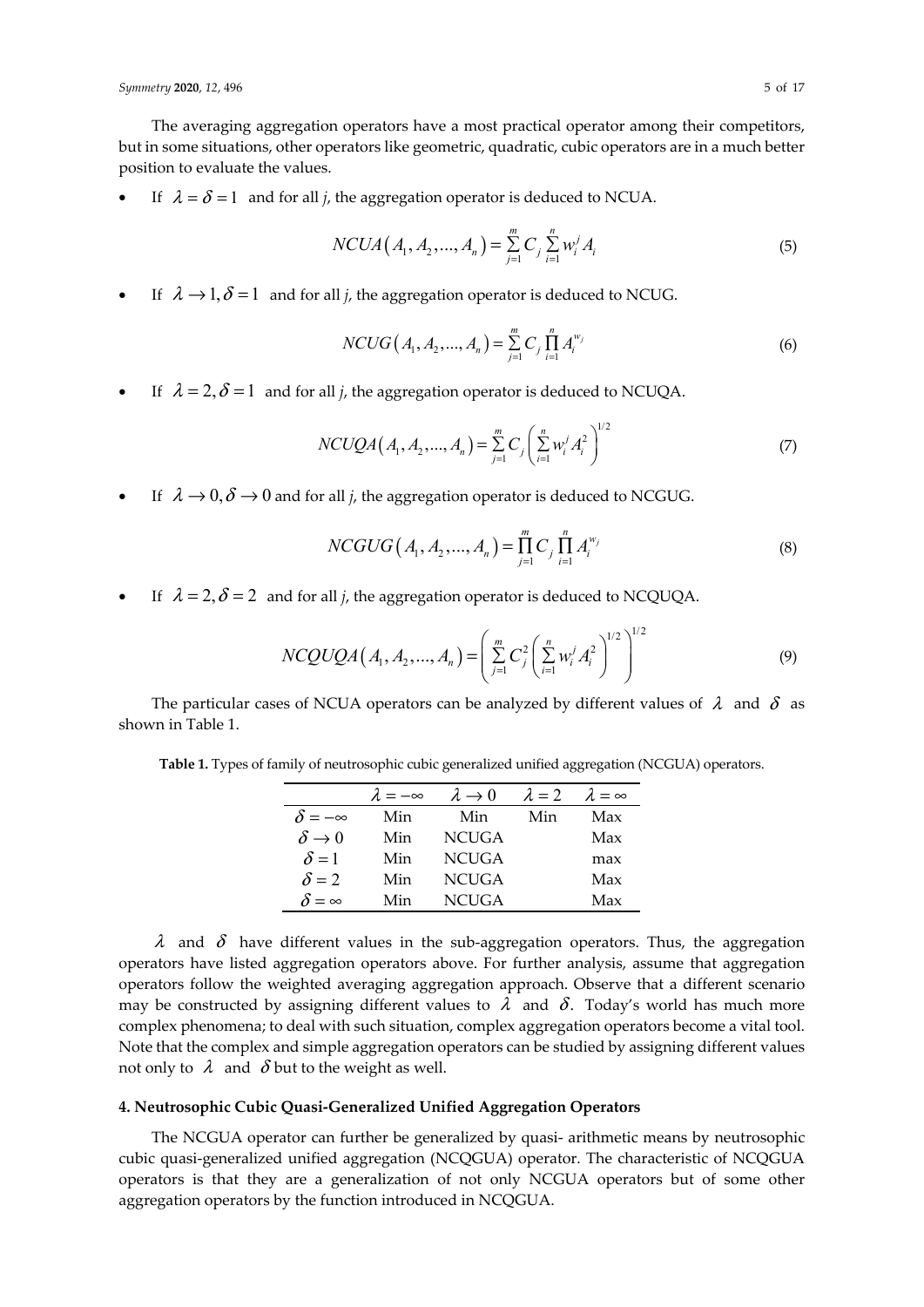**Definition 11.** *The NCQGUA operator can be defined as*

$$
NCOGUA(A_1, A_2, ..., A_n) = f_j^{-1} \left( \sum_{j=1}^m C_j f_j \left( g_j^{-1} \left( \sum_{i=1}^n w_i^j g_j (A_i) \right) \right)^{1/2} \right)^{1/2}
$$

*where*  $f_i$  and  $g_i$  are strictly continuous monotone functions.

The NCQGUA operator can be deduced to a wide range of aggregation operators. The table 2 illustrates the range generated by NCQGUA operators.

**Table 2.** Types of family neutrosophic cubic quasi-generalized unified aggregation (NCQGUA) operators.

| $g_j = a$      | $f_i = C_i$   | NCAO operator    |
|----------------|---------------|------------------|
| $g_i = a^2$    | $f_i = C_i$   | NCQA operator    |
| $g_i = a^{-1}$ | $f_i = C_i$   | NCHA operator    |
| $g_i = a^3$    | $f_i = C_i$   | NCCA operator    |
| $g_i = a^0$    | $f_i = C_i$   | NCGA operator    |
| $g_i = a^2$    | $f_i = C_i^2$ | NCAUAQA operator |
| $g_i = a^{-1}$ | $f_j = C_j^-$ | NCHUHA operator  |
| $g_i = a^3$    | $f_i = C_i^3$ | NCUCA operator   |
| $g_i = a^0$    | $f_i = C_i^0$ | NCUGA operator   |
|                |               |                  |

In Table 1 it is assumed that  $g_1 = g_2 = ... = g_m$  for all j.

# **5. The Application of NCQGUA and NCGUA Operators to Multi-Expert Decision-Making Method**

The NCQGUA and NCGUA aggregation operators are generalized forms of most of the aggregation operators that can easily be deduced under some special conditions. This characteristic offers a great advantage when applying them to different MCDM. For this purpose, the multi-expert decision-making method MEDMM is proposed. This method is specially designed for complex situations where need of more than one criterion has a further classification, which is the state of nature. In the modern world, the areal study becomes a vital tool to set foreign policy or investments to a country or region. The choice of country or region to invest is a risk-taking job. The countries and multinational companies hire experts for these regions to come up with profitable decisions. For such situation MEDMM is developed under a NC environment that is a neutrosophic cubic multi-expert decision-making method (NCMEDMM).

#### *5.1. Algorithm*

This decision-making technique, which is specially designed for the problem, has different criteria, and each criterion has different classifications named as state of nature. The choice of alternatives in such a situation becomes different from the group decision making studied until now. Due to this phenomenon the following method is proposed.

The problem consist of *n* alternatives  $A = \{A_1, A_2, A_3, ..., A_n\}$  corresponding to *k*  $C = \{C_1, C_2, C_3, ..., C_k\}$  criteria and has  $S = \{S_1, S_2, S_3, ..., S_m\}$  *m* state of nature corresponding to each criterion.

 $\triangleright$  Construction of expert's criteria matrices for each criterion corresponding to the given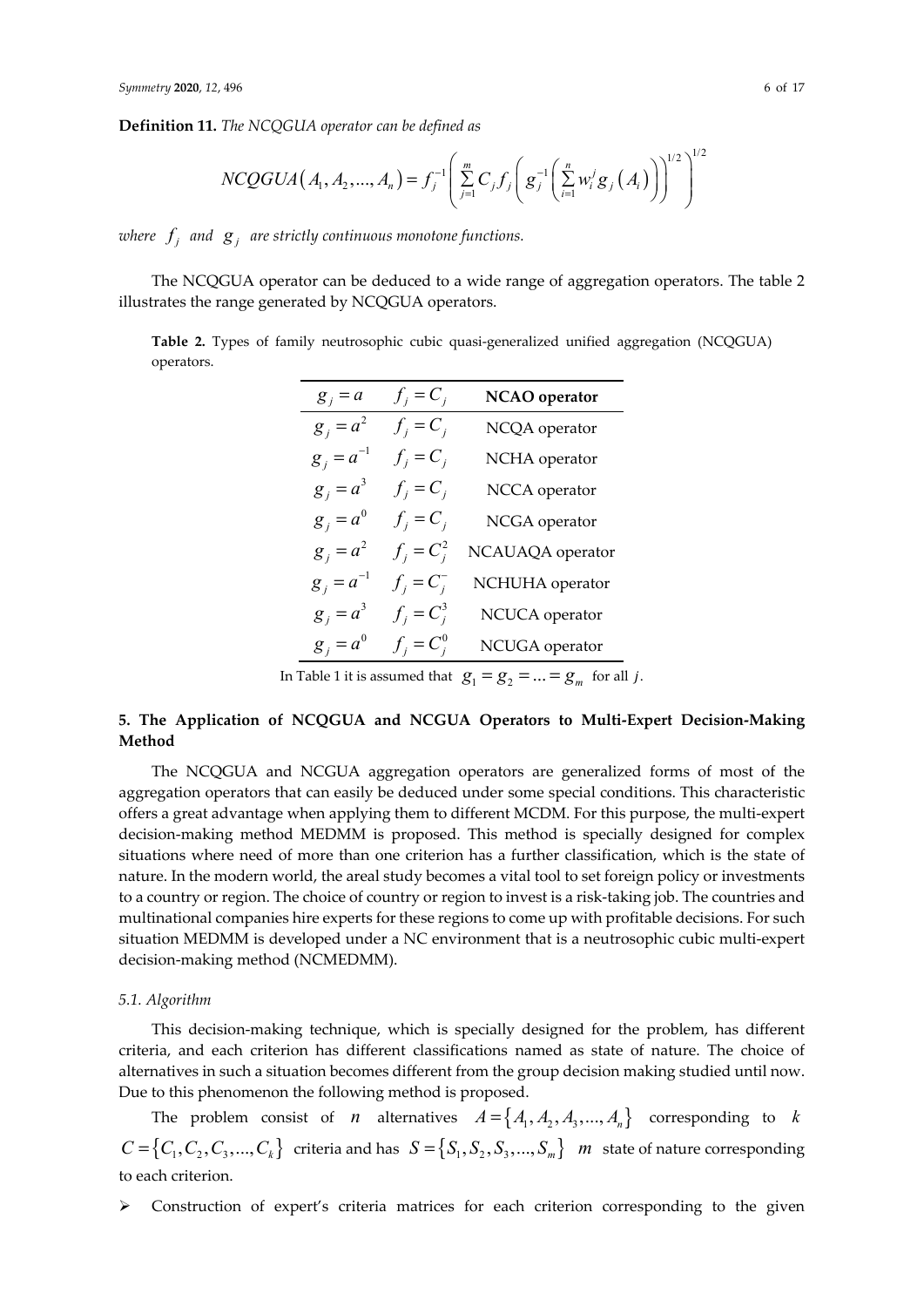alternatives and finite state of nature.

- > Transformation of expert criteria matrices to general group expert's matrix by aggregation operator.
- Transformation of all the general group experts' matrices to a single matrix by aggregation operator.
- $\triangleright$  Ranking of alternatives.

#### *5.2. Model Formulation*

European Monetary Union EMU is an organization working for the benefit of the EU. The EMU formation has a lot of micro- and macro-finance decisions to build a productive state. All the areas like economics, finance, politics, marketing, management and EU laws are taken into account for making any decision.

Consider an illustrative example in multi-person decision making in the EMU [36–39]. This type of problem in macroeconomics usually deals with huge amounts of capital or other variables. This makes it critical to find the accurate decision; otherwise, a small deviation may cause huge economic difference in the region. The two different criteria are considered to analyze MPDMM. It is very common that a decision of EMU is usually influenced by several experts and criteria.

The model consists of the following data.

## **Criteria**

*Cr*1: Internal economic condition.

*Cr*2 : Global economic condition.

# **Alternative**

- $A<sub>1</sub>$ : Increase the rates 1%.
- $A_2$ : Increase the rates 0.5%.
- $A_3$ : No change in rates.
- $A_4$  : Decrease the rates 0.5%.
- $A<sub>s</sub>$ : Decrease the rates 1%.

## **State of nature**

- $S<sub>1</sub>$ : Negative growth.
- $S_2$ : Growth close to 0.
- $S_3$ : Positive growth.

The company collected the data regarding these alternatives. The assumption is that this decision has potential states of nature benefit corresponding to the two criteria.

*Cr*1: Internal economic condition

- $S<sub>1</sub>$ : Negative growth.
- $S_2$ : Growth close to 0.
- S<sub>2</sub>: Positive growth.
- *Cr*2 : Global economic condition.
- $S<sub>1</sub>$ : Negative growth.
- $S_2$ : Growth close to 0.
- $S_3$ : Positive growth.

The EMU nominates individuals responsible for this decision which is divided into three groups; each group provides their opinion regarding the outcome and the possible strategy. The data of expert 1 subject to criterion 1 is shown in tables 3.

**Table 3.** Expert 1–Criterion 1.

|--|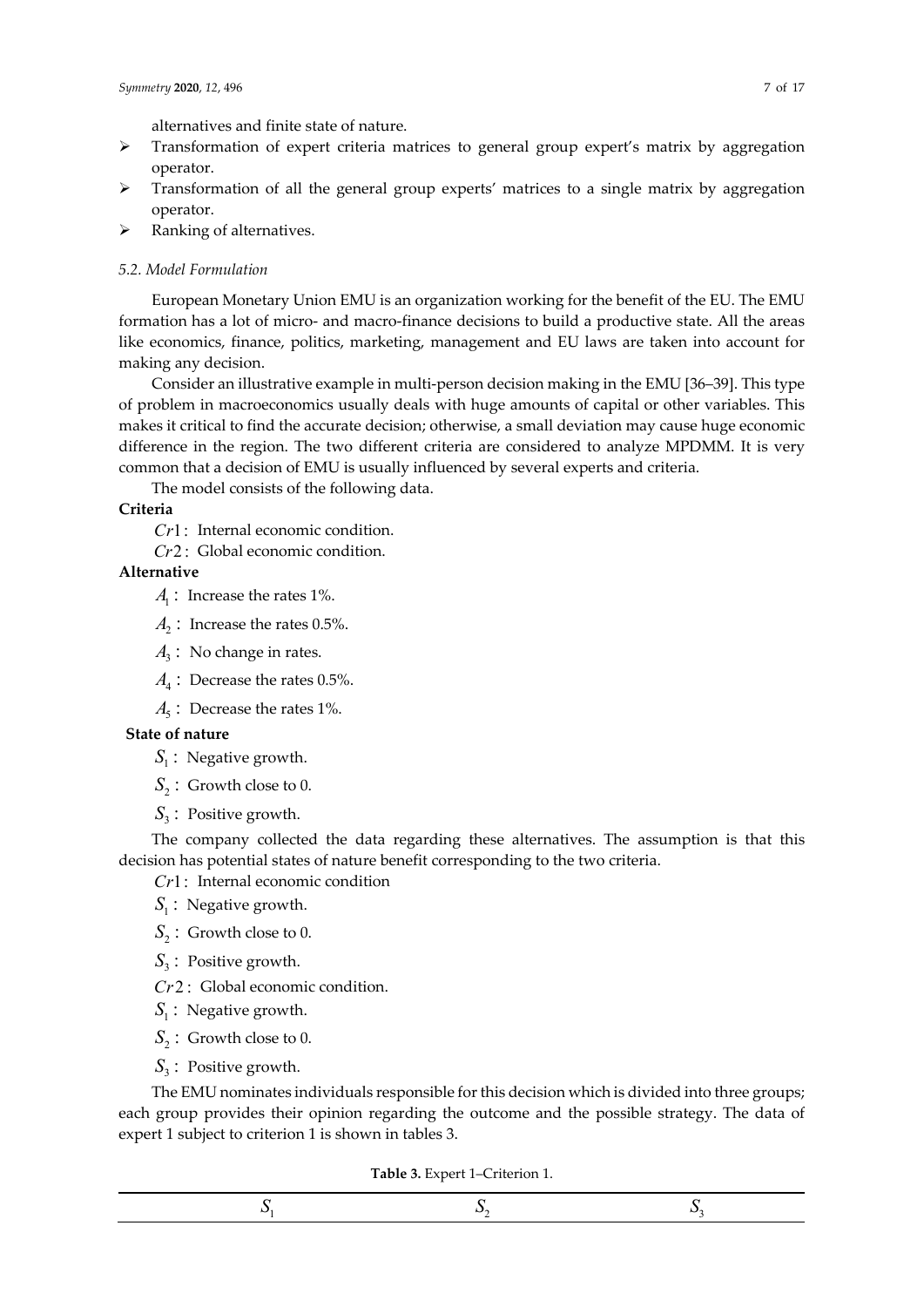| A <sub>1</sub> | $\big([0.25, 0.35], [0.35, 0.45],$            | $\big([0.55, 0.65], [0.45, 0.55],$         | $($ [0.75,0.85],[0.87,0.97],                              |
|----------------|-----------------------------------------------|--------------------------------------------|-----------------------------------------------------------|
|                | $\left([0.45,0.55],0.30,0.40,0.50\right)$     | $\left([0.75,0.85],0.60,0.70,0.80\right)$  | $\left([0.75,0.85],0.30,0.50,0.60\right)$                 |
| A <sub>2</sub> | ([0.45, 0.60], [0.35, 0.50],                  | $($ [0.85,0.95],[0.55,0.65],               | ([0.45, 0.55], [0.35, 0.48],                              |
|                | $\left([0.73,0.89],0.30,0.45,0.80\right)$     | $\left([0.30,0.40],0.75,0.40,0.59\right)$  | $\left([0.61,0.81],0.40,0.60,0.70\right)$                 |
| A <sub>3</sub> | ([0.45, 0.55], [0.65, 0.75],                  | $\bigl([0.40, 0.55], [0.43, 0.53],$        | $($ [0.60, 0.75], [0.25, 0.35],                           |
|                | $\left([0.25,0.45],0.50,0.30,0.60\right)$     | $\left([0.45,0.55],0.35,0.50,0.40\right)$  | $\left([0.40, 0.55], 0.70, 0.20, 0.30\right)$             |
| A <sub>4</sub> | ([0.28, 0.37], [0.41, 0.53],                  | ([0.40, 0.50], [0.25, 0.35],               | $($ [0.28, 0.40],[0.35, 0.43],                            |
|                | $\left([0.40,0.50],0.33,0.52,0.50\right)$     | $\left([0.65,0.78],0.30,0.50,0.80\right)$  | $\left([0.25,0.45],0.30,0.20,0.50\right)$                 |
| A <sub>5</sub> | $($ [0.35,0.55],[0.30,0.50],                  | $($ [0.60,0.70],[0.48,0.60],               | $($ [0.45, 0.55],[0.53, 0.65],                            |
|                | $\left([0.50, 0.60], 0.30, 0.40, 0.40\right)$ | $\big([0.70, 0.80], 0.60, 0.50, 0.80\big)$ | $\big( \big[ 0.80, 0.85 \big], 0.50, 0.58, 0.70 \, \big)$ |

The data of expert 1 subject to criterion 2 is shown in tables 4.

| Table 4. Expert 1-Criterion 2. |  |
|--------------------------------|--|
|--------------------------------|--|

|                   | $S_{1}$                                   |                                                           | $S_{3}$                                                   |
|-------------------|-------------------------------------------|-----------------------------------------------------------|-----------------------------------------------------------|
|                   | $\bigl([0.50, 0.60], [0.25, 0.35],\bigr)$ | $\left([0.25, 0.35], [0.45, 0.55],\right.$                | $\bigl([0.35, 0.45], [0.45, 0.55],\bigr]$                 |
| $A_{1}$           | $\left([0.45,0.55],0.55.40,0.50\right)$   | $\big( \big[ 0.50, 0.60 \big], 0.30, 0.45, 0.50 \, \big)$ | $\left([0.50, 0.55], 0.40, 0.50, 0.60\right)$             |
|                   | ([0.65, 0.75], [0.50, 0.55],              | ([0.40, 0.55], [0.35, 0.45],                              | ([0.50, 0.60], [0.55, 0.65],                              |
| A <sub>2</sub>    | $\left([0.75,0.85],0.70,0.80,0.90\right)$ | $\big( \big[ 0.50, 0.60 \big], 0.40, 0.50, 0.50 \, \big)$ | $\left([0.65,0.75],0.40,0.50,0.60\right)$                 |
|                   | ([0.25, 0.35], [0.45, 0.55],              | ([0.65, 0.75], [0.75, 0.85],                              | ([0.20, 0.35], [0.35, 0.45],                              |
| $\mathcal{A}_{3}$ | $\left([0.75,0.85],0.30,0.50,0.60\right)$ | $\big( \big[ 0.85, 0.95 \big], 0.70, 0.80, 0.90 \, \big)$ | $\left([0.45,0.55],0.30,0.40,0.50\right)$                 |
|                   | ([0.55, 0.65], [0.45, 0.55],              | ([0.45, 0.55], [0.55, 0.60],                              | ([0.45, 0.55], [0.50, 0.55],                              |
| A <sub>4</sub>    | $\left([0.75,0.85],0.50,0.70,0.80\right)$ | $\big( \big[ 0.70, 0.80 \big], 0.50, 0.50, 0.70 \, \big)$ | $\big( \big[ 0.80, 0.90 \big], 0.50, 0.60, 0.70 \, \big)$ |
|                   | $\bigl([0.20, 0.30], [0.30, 0.40],\bigr)$ | $\left([0.60, 0.70],[0.55, 0.65],\right.$                 | ([0.35, 0.45], [0.35, 0.45],                              |
| A <sub>5</sub>    | [0.50, 0.60], 0.30, 0.40, 0.60]           | $\left([0.6,0.75],0.70,0.50,0.70\right)$                  | $\left([0.75,0.85],0.70,0.50,0.70\right)$                 |

Subject to this information, the first criterion is weighted as 0.70 and the second criterion as 0.30. The NCGUA operators are applied to form the general matrix, which represents the matrix of the group of experts illustrated in table 5..

**Table 5.** Expert 1–General result.

|                | $S_1$                                 |                          |                           |
|----------------|---------------------------------------|--------------------------|---------------------------|
|                | [0.4967, 0.5981],                     | [0.4754, 0.5785],        | [0.6670, 0.7785],         |
|                | [0.3214, 0.4217],                     | [0.4500, 0.5500],        | [0.7996, 0.9324],         |
| $A_{1}$        | [0.4500, 0.5500],                     | [0.6641, 0.7656],        | [0.6641, 0.7459],         |
|                | (0.3598, 0.4000, 0.5000)              | (0.4873, 0.6131, 0.7367) | (0.3270, 0.5000, 0.6000)  |
|                | [0.5167, 0.6526],                     | [0.7726, 0.9033],        | [0.4655, 0.5656],         |
| A <sub>2</sub> | [0.3992, 0.5155],                     | [0.4975, 0.5992],        | [0.4179, 0.5382],         |
|                | [0.6314, 0.8618],                     | [0.3497, 0.4517],        | [0.6217, 0.7915],         |
|                | $\left(0.3868, 0.5348, 0.8375\right)$ | (0.6211, 0.4277, 0.5648) | (0.4000, 0.56810, 0.7121) |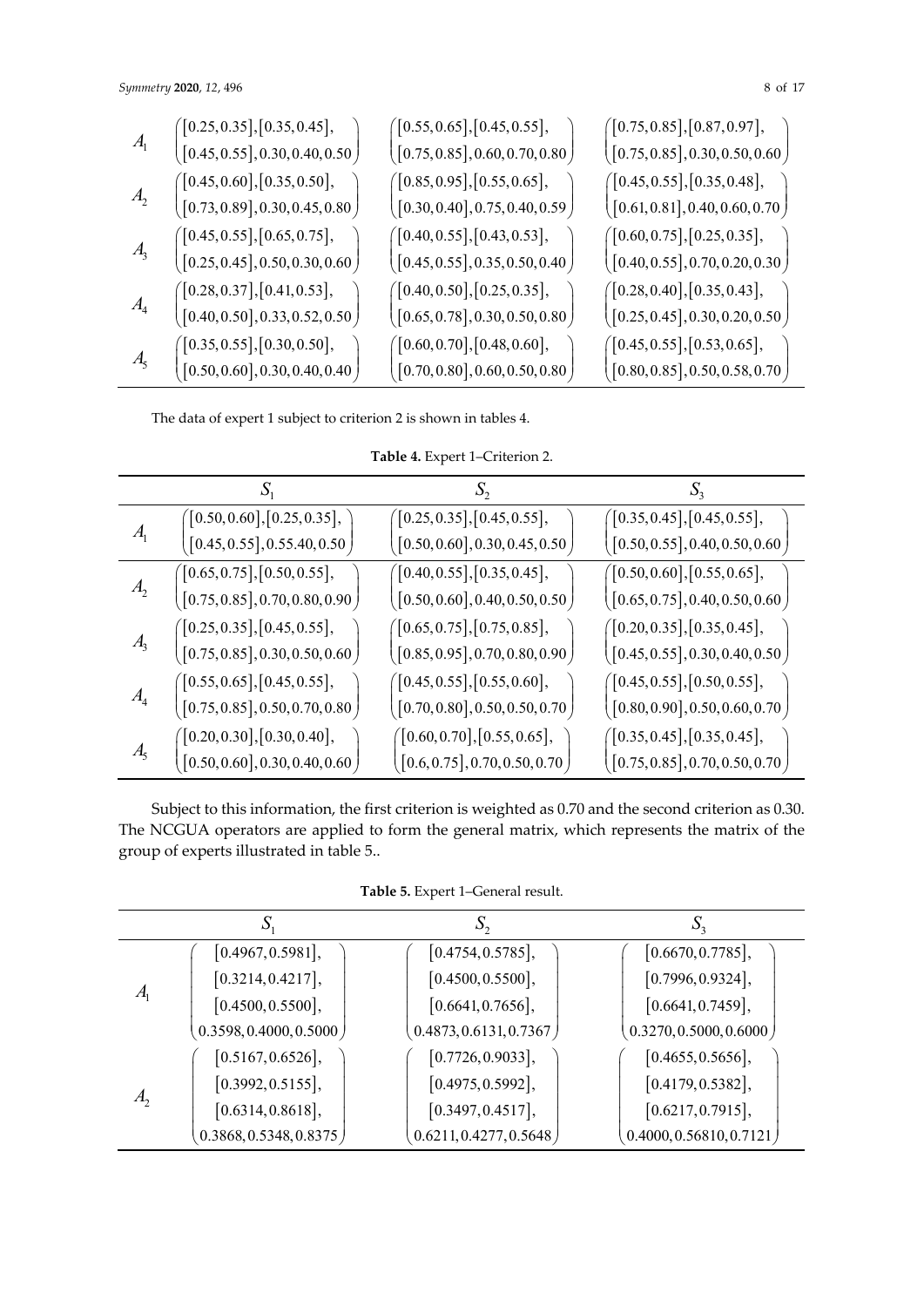# *Symmetry* 2020, 12, 496 9 of 17

|                | [0.3964, 0.4975],        | [0.4896, 0.6227],          | [0.3502, 0.6670],        |
|----------------|--------------------------|----------------------------|--------------------------|
|                | [0.5991, 0.7017],        | [0.5549, 0.6663],          | [0.3500, 0.4361],        |
| A <sub>3</sub> | [0.3476, 0.5445],        | [0.7044, 0.6036],          | [0.2982, 0.4779],        |
|                | (0.4289, 0.3497, 0.8375) | (0.4309, 0.5757, 0.8375)   | (0.6131, 0.2662, 0.3868) |
|                | [0.3746, 0.4718],        | [0.4155, 0.5155],          | [0.3358, 0.4496],        |
|                | [0.4223, 0.5361],        | [0.3565, 0.4381],          | [0.3500, 0.4360],        |
| A <sub>4</sub> | [0.4830, 0.5862],        | [0.6646, 0.7859],          | [0.3544, 0.5540],        |
|                | (0.3738, 0.5139, 0.6202) | (0.3496, 0.5000, 0.7741)   | (0.3496, 0.2780, 0.5710) |
|                | [0.3353, 0.4862],        | [0.6000, 0.7000],          | [0.3817, 0.5228],        |
| $A_{5}$        | [0.3000, 0.4718],        | [0.5020, 0.6157],          | [0.4819, 0.5992],        |
|                | [0.5000, 0.6000],        | [0.6683, 0.7846],          | [0.7646, 0.8500],        |
|                | 0.3000, 0.6000, 0.4687   | (0.6283, 0.5000, 0.607741) | (0.6328, 0.5547, 0.7000) |

The data of expert 2 subject to criterion 1 is shown in tables 6.

**Table 6.** Expert 2–Criterion 1.

| $A_{1}$        | $\big([0.22, 0.35], [0.40, 0.50],\$       | ([0.70, 0.75], [0.75, 0.85],                              | ([0.70, 0.85], [0.15, 0.30],                              |
|----------------|-------------------------------------------|-----------------------------------------------------------|-----------------------------------------------------------|
|                | $\left([0.45,0.55],0.30,0.45,0.55\right)$ | $\big( \big[ 0.70, 0.80 \big], 0.60, 0.70, 0.85 \, \big)$ | $\big( \big[ 0.25, 0.35 \big], 0.80, 0.50, 0.20 \, \big)$ |
| $A_{2}$        | $\big([0.20, 0.30], [0.30, 0.40],\$       | $($ [0.35, 0.45], [0.45, 0.60],                           | $($ [0.50,0.60],[0.45,0.55],                              |
|                | $\left([0.60,0.70],0.25,0.45,0.70\right)$ | $\big( \big[ 0.30, 0.40 \big], 0.15, 0.40, 0.10 \, \big)$ | $\left([0.40, 0.53], 0.70, 0.30, 0.60\right)$             |
| A <sub>3</sub> | (0.10, 0.25], [0.25, 0.75],               | ([0.25, 0.35], [0.40, 0.55],                              | ([0.60, 0.75], [0.20, 0.35],                              |
|                | $\left([0.25,0.45],0.30,0.20,0.50\right)$ | $\left([0.40,0.50],0.35,0.50,0.40\right)$                 | $\left([0.45,0.55],0.70,0.20,0.40\right)$                 |
| A <sub>4</sub> | ([0.55, 0.65], [0.40, 0.50],              | ([0.60, 0.70], [0.25, 0.35],                              | ([0.25, 0.40], [0.35, 0.43],                              |
|                | $\left([0.45,0.50],0.70,0.50,0.40\right)$ | $\big( \big[ 0.45, 0.55 \big], 0.80, 0.50, 0.30 \, \big)$ | $\left([0.75,0.85],0.30,0.40,0.85\right)$                 |
| A <sub>5</sub> | ([0.70, 0.85], [0.20, 0.40],              | $($ [0.70,0.90],[0.40,0.50],                              | ([0.15, 0.25], [0.25, 0.35],                              |
|                | [0.40, 0.50], 0.90, 0.20, 0.40]           | [0.50, 0.60], 0.90, 0.50, 0.40]                           | [0.80, 0.85], 0.30, 0.30, 0.70]                           |

The data of expert 2 subject to criterion 2 is shown in tables 7.

**Table 7.** Expert 2–Criterion 2.

|                | $\big(\big[0.40, 0.50\big], \big[0.50, 0.60\big], \big]$ | $\bigl([0.55, 0.65], [0.40, 0.50],\bigr]$                | ([0.15, 0.25], [0.35, 0.55],               |
|----------------|----------------------------------------------------------|----------------------------------------------------------|--------------------------------------------|
| $A_{1}$        | $\left([0.55,0.65],0.55.20,0.60\right)$                  | $\left([0.50, 0.65], 0.60, 0.45, 0.60\right)$            | $\left([0.55,0.65],0.40,0.50,0.70\right)$  |
|                | ([0.30, 0.45], [0.50, 0.55],                             | $\big([0.10, 0.20], [0.30, 0.40],\$                      | ([0.40, 0.50], [0.25, 0.35],               |
| A <sub>2</sub> | $\left([0.70,0.80],0.20,0.60,0.70\right)$                | $\left([0.40, 0.50], 0.10, 0.40, 0.45\right)$            | $\left([0.65,0.75],0.40,0.30,0.60\right)$  |
|                | $($ [0.70,0.85],[0.45,0.55],                             | ([0.15, 0.25], [0.70, 0.80],                             | ([0.30, 0.45], [0.35, 0.45],               |
| A <sub>3</sub> | $\left([0.25,0.35],0.80,0.50,0.40\right)$                | $\left([0.75,0.85],0.20,0.80,0.90\right)$                | $\left([0.55,0.65],0.30,0.40,0.65\right)$  |
|                | $\left[0.55, 0.65\right], \left[0.25, 0.35\right],$      | $($ [0.35, 0.45],[0.55, 0.60],                           | $\left([0.50, 0.50], [0.50, 0.55],\right.$ |
| A <sub>4</sub> | $\left([0.85,0.95],0.50,0.30,0.80\right)$                | $\big( \big[0.20, 0.30 \big], 0.50, 0.50, 0.30 \, \big)$ | $\left([0.40,0.50],0.50,0.50,0.45\right)$  |
|                | $($ [0.70,0.80],[0.30,0.40],                             | ([0.30, 0.40], [0.55, 0.65],                             | ([0.35, 0.45], [0.35, 0.45],               |
| A <sub>5</sub> | [0.40, 0.60], 0.85, 0.40, 0.35]                          | $\left([0.40,0.50],0.40,0.50,0.50\right)$                | $\left([0.70,0.80],0.40,0.40,0.70\right)$  |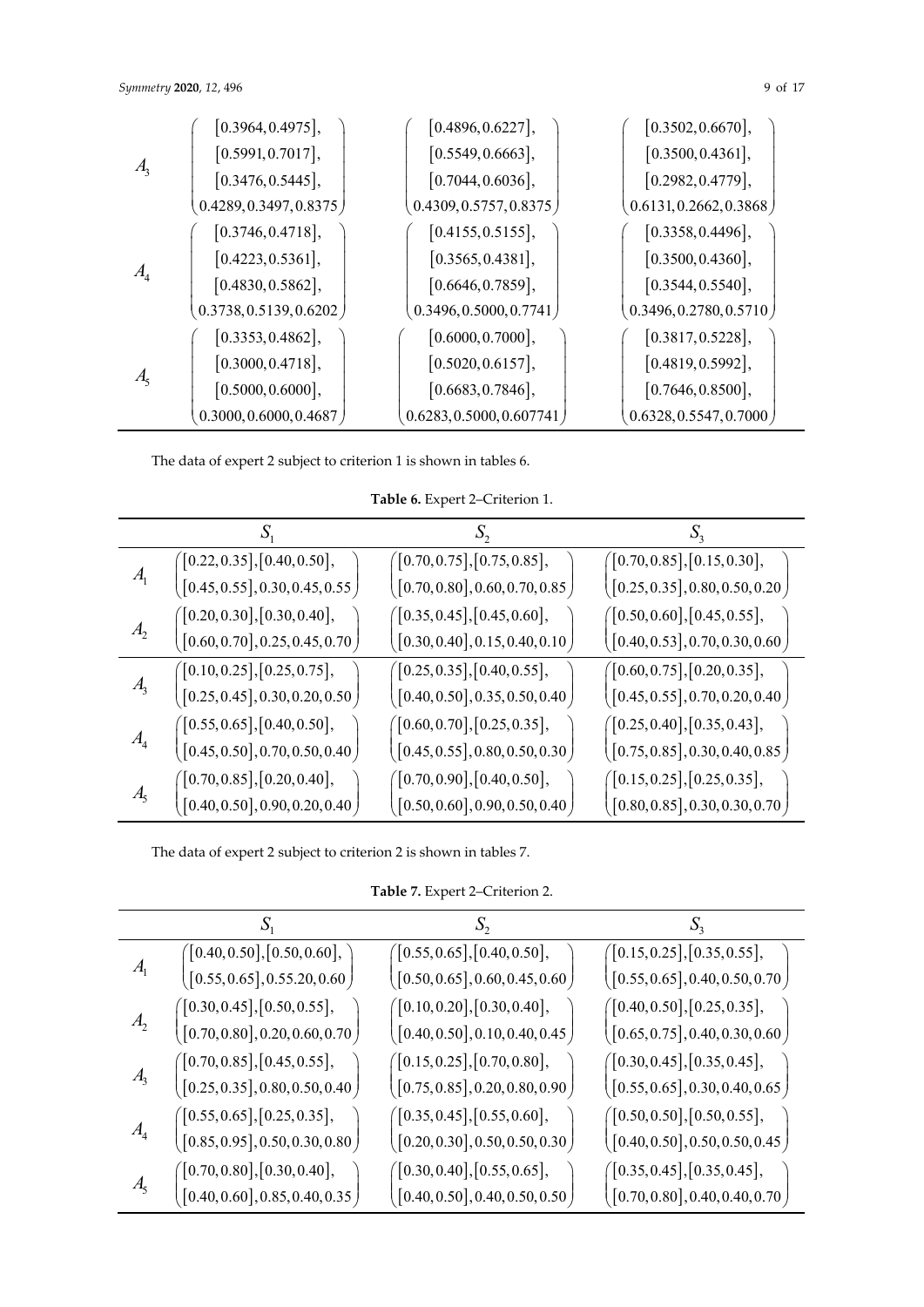Subject to this information, the first criterion is weighted as 0.70 and the second criterion as 0.30. The NCGUA operators are applied to form the general matrix, which represents the matrix of the group of experts illustrated in table 8..

|                | $S_{1}$                   | $S_{2}$                  | $S_{3}$                  |
|----------------|---------------------------|--------------------------|--------------------------|
|                | [0.2832, 0.4235],         | [0.6235, 0.7135],        | [0.3523, 0.5515],        |
|                | [0.4489, 0.5625],         | [0.6145, 0.7023],        | [0.2523, 0.3124],        |
| $A_{1}$        | [0.5423, 0.6235],         | [0.6235, 0.7235],        | [0.3931, 0.4956],        |
|                | 0.4623, 0.3233, 0.5436    | 0.6000, 0.6123, 0.7127   | 0.6123, 0.5000, 0.4456   |
|                | [0.2645, 0.3845],         | [0.2345, 0.3325],        | [0.4659, 0.7152],        |
|                | [0.4124, 0.5142],         | [0.3854, 0.5123],        | [0.3645, 0.4153],        |
| $A_{2}$        | [0.6496, 0.7485],         | [0.3485, 0.4489],        | [0.5189, 0.6478],        |
|                | 0.2124, 0.5217, 0.7000    | 0.1223, 0.4000, 0.6625   | (0.6478, 0.2485, 0.5123) |
|                | [0.4125, 0.5689],         | [0.2134, 0.3125],        | [0.4691, 0.6123],        |
| $A_{\rm s}$    | [0.4351, 0.6628],         | [0.5681, 0.7125],        | [0.3500, 0.4485],        |
|                | [0.2500, 0.3485],         | [0.5678, 0.5000],        | [0.5986, 0.7458],        |
|                | 0.5489, 0.5000, 0.4658)   | 0.2189, 0.6456, 0.6478   | 0.3000, 0.4489, 0.7674)  |
|                | [0.5500, 0.6500],         | [0.4875, 0.5825],        | [0.3825, 0.4658],        |
|                | [0.3456, 0.4657],         | [0.3645, 0.5621],        | [0.4360, 0.5032],        |
| A <sub>4</sub> | [0.6647, 0.7456],         | [0.3245, 0.6987],        | [0.5687, 0.6689],        |
|                | 0.5987, 0.3985, 0.6123    | (0.4989, 0.6487, 0.3000) | (0.3958, 0.4489, 0.6658) |
| A <sub>5</sub> | [0.7000, 0.8354],         | [0.5125, 0.6652],        | [0.2145, 0.3641],        |
|                | [0.2658, 0.4680],         | [0.4658, 0.5684],        | [0.3125, 0.4128],        |
|                | [0.4000, 0.5489],         | [0.4458, 0.5482],        | [0.7458, 0.8285],        |
|                | 0.887200, 0.3152, 0.3254) | 0.6685, 0.5000, 0.4458   | 0.3456, 0.3456, 0.7000   |

**Table 8.** Expert 2–General result.

The data of expert 3 subject to criterion 1 is shown in tables 9.

**Table 9.** Expert 3–Criterion 1.

|                   |                                               |                                                           | $\mathcal{D}$                                             |
|-------------------|-----------------------------------------------|-----------------------------------------------------------|-----------------------------------------------------------|
|                   | $\left([0.20, 0.40], [0.30, 0.40],\right.$    | ([0.55, 0.65], [0.60, 0.75],                              | $\bigl([0.30, 0.40], [0.40, 0.50],\bigr]$                 |
| $\mathcal{A}_{1}$ | $\left([0.55,0.65],0.30,0.40,0.60\right)$     | $\big( \big[ 0.70, 0.80 \big], 0.60, 0.70, 0.75 \big)$    | $\left([0.60, 0.70], 0.30, 0.45, 0.65\right)$             |
|                   | $($ [0.35, 0.45], [0.35, 0.45],               | ([0.50, 0.60], [0.55, 0.65],                              | ([0.50, 0.60], [0.40, 0.50],                              |
| A <sub>2</sub>    | $\left([0.60, 0.75], 0.30, 0.45, 0.70\right)$ | $\left([0.20,0.30],0.50,0.55,0.20\right)$                 | $\left([0.60, 0.75], 0.50, 0.50, 0.70\right)$             |
|                   | (0.55, 0.65], [0.60, 0.75],                   | ([0.55, 0.65], [0.60, 0.75],                              | $($ [0.60, 0.75], [0.25, 0.35],                           |
| A <sub>3</sub>    | $\left([0.70,0.80],0.60,0.70,0.75\right)$     | $\big( \big[ 0.70, 0.80 \big], 0.60, 0.70, 0.75 \, \big)$ | $\big( \big[ 0.50, 0.60 \big], 0.70, 0.20, 0.50 \, \big)$ |
|                   | $\big([0.60, 0.75], [0.25, 0.35],\$           | ([0.55, 0.65], [0.60, 0.75],                              | ([0.60, 0.75], [0.25, 0.35],                              |
| A <sub>4</sub>    | [0.50, 0.60], 0.70, 0.20, 0.50]               | $\left([0.70,0.80],0.60,0.70,0.75\right)$                 | $\big([0.50, 0.60], 0.70, 0.20, 0.50\big)$                |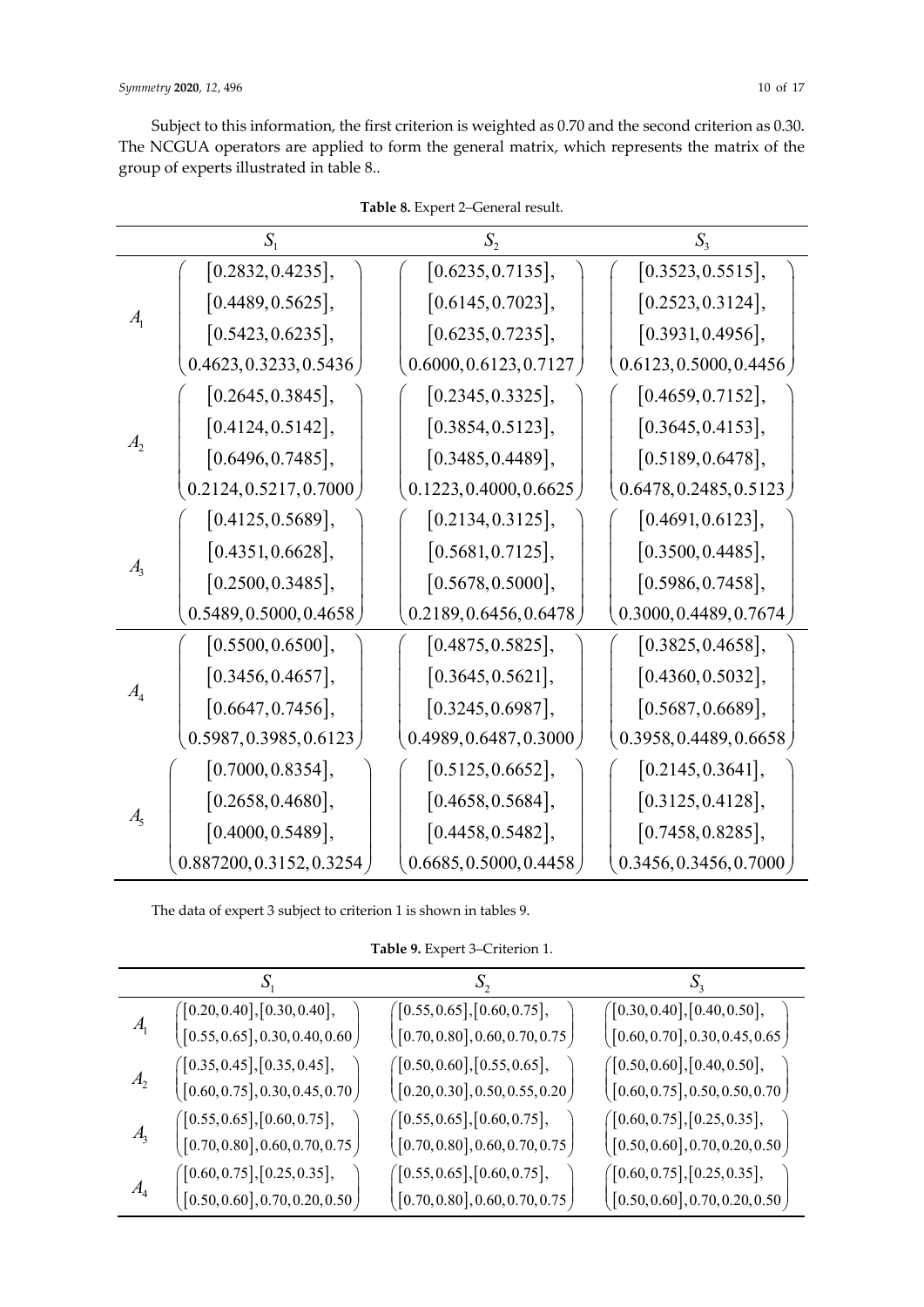|  | ([0.30, 0.40], [0.30, 0.40],        | ([0.60, 0.70], [0.45, 0.60],        | $($ [0.20, 0.40], [0.30, 0.40],               |
|--|-------------------------------------|-------------------------------------|-----------------------------------------------|
|  | $($ [0.55, 0.65], 0.30, 0.40, 0.60] | $($ [0.65, 0.80], 0.60, 0.50, 0.70) | $\left([0.55, 0.65], 0.30, 0.40, 0.60\right)$ |

The data of expert 3 subject to criterion 2 is shown in tables 10.

|  | Table 10. Expert 3-Criterion 2. |
|--|---------------------------------|
|--|---------------------------------|

| $A_{1}$        | ([0.35, 0.45], [0.35, 0.45],                                     | $\bigl([0.55, 0.65], [0.60, 0.75],$                       | $\big(\big[0.20, 0.40\big], \big[0.30, 0.40\big],$ |
|----------------|------------------------------------------------------------------|-----------------------------------------------------------|----------------------------------------------------|
|                | $\left([0.60, 0.75], 0.30, 0.45, 0.70\right)$                    | $\big( \big[ 0.70, 0.80 \big], 0.60, 0.70, 0.75 \big)$    | $\left([0.55,0.65],0.30,0.40,0.60\right)$          |
|                | ([0.55, 0.65], [0.60, 0.75],                                     | ([0.40, 0.55], [0.35, 0.45],                              | ([0.35, 0.45], [0.35, 0.45],                       |
| A <sub>2</sub> | $\left([0.70,0.80],0.60,0.70,0.75\right)$                        | $\big( \big[ 0.50, 0.60 \big], 0.40, 0.50, 0.50 \big)$    | $\left([0.60, 0.75], 0.30, 0.45, 0.70\right)$      |
|                | ([0.45, 0.55], [0.20, 0.30],                                     | ([0.45, 0.55], [0.20, 0.30],                              | $\bigl([0.60, 0.70], [0.55, 0.65],\bigr]$          |
| A <sub>3</sub> | $\left([0.60,0.75],0.50,0.20,0.60\right)$                        | $\big( \big[ 0.60, 0.75 \big], 0.50, 0.20, 0.60 \, \big)$ | $\left([0.45,0.55],0.70,0.40,0.60\right)$          |
|                | ([0.55, 0.65], [0.45, 0.55],                                     | $($ [0.45,0.55],[0.55,0.60],                              | ([0.35, 0.45], [0.35, 0.45],                       |
| A <sub>4</sub> | $\left([0.75,0.85],0.50,0.70,0.80\right)$                        | $\big( \big[0.70, 0.80 \big], 0.50, 0.50, 0.70 \, \big)$  | $\left([0.60,0.75],0.30,0.45,0.70\right)$          |
| A <sub>5</sub> | ([0.35, 0.45], [0.35, 0.45],                                     | $\bigl([0.45, 0.55], [0.20, 0.30],\bigr)$                 | ([0.35, 0.45], [0.30, 0.40],                       |
|                | $\left[0.60, 0.75 \right]$ , $0.30, 0.45, 0.70$ $\left. \right)$ | $\left([0.60, 0.75], 0.50, 0.20, 0.60\right)$             | $\left([0.75,0.85],0.70,0.50,0.70\right)$          |

Subject to this information, the first criterion is weighted as 0.70 and the second criterion as 0.30. The NCGUA operators are applied to form the general matrix, which represents the matrix of the group of experts illustrated in table 11.

**Table 11.** Expert 3–General result.

|                | $S_{1}$                               | $S_2$                  | S <sub>3</sub>           |
|----------------|---------------------------------------|------------------------|--------------------------|
| $A_{1}$        | [0.2325, 0.4103],                     | [0.5500, 0.6500],      | [0.2145, 0.4000],        |
|                | [0.3102, 0.4103],                     | [0.6000, 0.7500],      | [0.3185, 0.4152],        |
|                | [0.5645, 0.6625],                     | [0.7000, 0.8000],      | [0.5624, 0.6625],        |
|                | (0.3000, 0.4102, 0.6354)              | 0.6000, 0.7000, 0.7500 | [0.3000, 0.4123, 0.6124] |
|                | [0.3960, 0.4952],                     | [0.4215, 0.5685],      | [0.4730, 0.5736],        |
|                | [0.4101, 0.4963],                     | [0.3925, 0.4952],      | [0.3912, 0.4925],        |
| $A_{2}$        | [0.6000, 0.7652],                     | [0.2402, 0.3446],      | [0.6000, 0.7500],        |
|                | 0.3446, 0.4915, 0.7124)               | 0.4781, 0.5396, 0.2235 | 0.4623, 0.4921, 0.7000   |
|                | [0.5315, 0.6319],                     | [0.5315, 0.6319],      | [0.6000, 0.7407],        |
|                | [0.5405, 0.6928],                     | [0.5405, 0.6928],      | [0.3228, 0.5344],        |
| $A_{3}$        | [0.6725, 0.7821],                     | [0.6721, 0.7808],      | [0.4852, 0.5842],        |
|                | $\left(0.5748, 0.6289, 0.7253\right)$ | 0.5742, 0.6235, 0.7253 | (0.7000, 0.2347, 0.5218) |
| A <sub>4</sub> | [0.5904, 0.6500],                     | [0.5315, 0.6319],      | [0.5592, 0.7072],        |
|                | [0.2951, 0.3960],                     | [0.5904, 0.7253],      | [0.2711, 0.3713],        |
|                | [0.5547, 0.6672],                     | [0.7000, 0.8000],      | [0.5182, 0.6235],        |
|                | 0.6581, 0.3324, 0.5837                | 0.5714, 0.6582, 0.7407 | 0.6446, 0.2577, 0.5485   |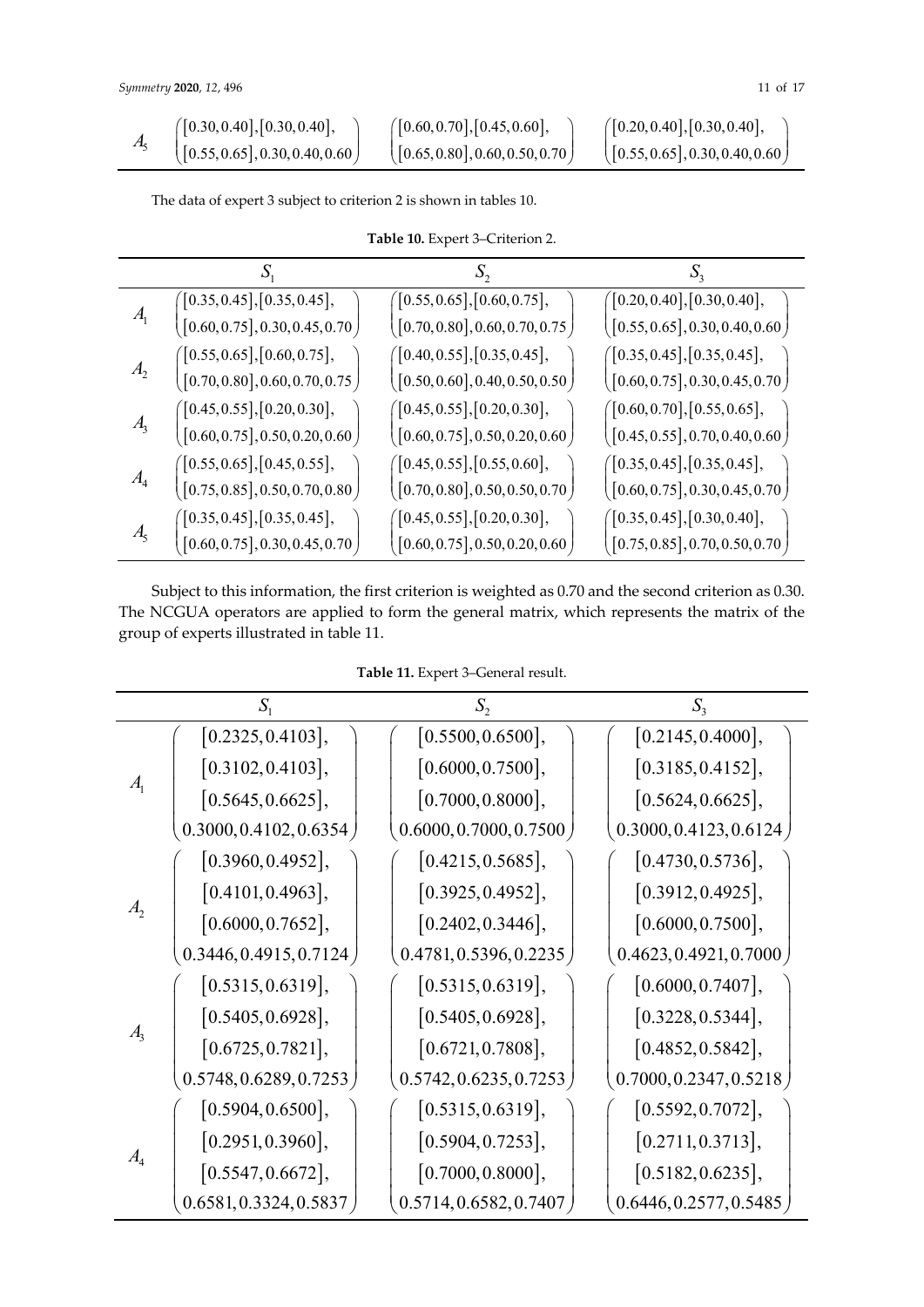| $A_5$ | [0.3713, 0.4103],        | [0.5736, 0.6746],      | [0.2325, 0.4103],        |
|-------|--------------------------|------------------------|--------------------------|
|       | [0.3102, 0.4103],        | [0.4072, 0.5526],      | [0.3000, 0.4000],        |
|       | [0.5886, 0.6758],        | [0.4458, 0.5482],      | [0.5823, 0.6952],        |
|       | (0.3000, 0.4101, 0.6822) | 0.5972, 0.4475, 0.6822 | (0.6321, 0.4103, 0.6223) |

Now applying NCGUA operator subject to the weight  $(0.45,0.35,0.20)$  , the following matrix is obtained illustrated in table 12.

|                | $S_{1}$                  | $S_{2}$                  | $S_{\rm a}$              |
|----------------|--------------------------|--------------------------|--------------------------|
| A <sub>1</sub> | [0.3802, 0.5076],        | [0.5470, 0.6452],        | [0.5009, 0.6539],        |
|                | [0.3670, 0.5291],        | [0.5443, 0.6537],        | [0.5941, 0.7656],        |
|                | [0.5026, 0.5964],        | [0.6565, 0.7572],        | [0.5347, 0.6313],        |
|                | 0.3787, 0.3731, 0.5453   | (0.6000, 0.6123, 0.6293) | (0.4003, 0.4811, 0.5544) |
|                | [0.4145, 0.5426],        | [0.5808, 0.7435],        | [0.4771, 0.6266],        |
|                | [0.4060, 0.5112],        | [0.4399, 0.5504],        | [0.3943, 0.4888],        |
| $A_{2}$        | [0.6232, 0.8101],        | [0.3240, 0.3805],        | [0.5794, 0.6548],        |
|                | 0.3064, 0.5213, 0.7742)  | 0.5053, 0.4376, 0.5529   | (0.4874, 0.4579, 0.6167) |
|                | [0.4316, 0.6806],        | [0.4178, 0.5368],        | [0.4869, 0.6263],        |
|                | [0.5354, 0.6867],        | [0.5523, 0.6884],        | [0.3764, 0.4808],        |
| A <sub>3</sub> | [0.3534, 0.5007],        | [0.5812, 0.5949],        | [0.4194, 0.4701],        |
|                | 0.4957, 0.4457, 0.7262)  | 0.3600, 0.6088, 0.7634   | [0.4902, 0.3178, 0.5282] |
|                | [0.4879, 0.5788],        | [0.4659, 0.5647],        | [0.4512, 0.5314],        |
| $A_{4}$        | [0.3720, 0.4862],        | [0.4492, 0.5537],        | [0.3764, 0.5032],        |
|                | [0.5552, 0.6544],        | [0.5225, 0.7569],        | [0.4512, 0.6059],        |
|                | [0.4935, 0.4309, 0.6104] | (0.4368, 0.5786, 0.6550) | (0.4126, 0.3178, 0.6028) |
|                | [0.5024, 0.6455],        | [0.5658, 0.6821],        | [0.2979, 0.4495],        |
|                | [0.2903, 0.4587],        | [0.4715, 0.5874],        | [0.3925, 0.5034],        |
| A <sub>5</sub> | [0.4777, 0.5955],        | [0.5348, 0.6441],        | [0.7177, 0.7881],        |
|                | 0.4384, 0.4438, 0.4788   | 0.6356, 0.4890, 0.5755   | 0.5119, 0.4425, 0.6860   |

**Table 12.** Collective results of experts.

Now applying NCGUA operator subject to the weight  $(0.33,0.33,0.34)$  the following matrix is obtained illustrated in table 13.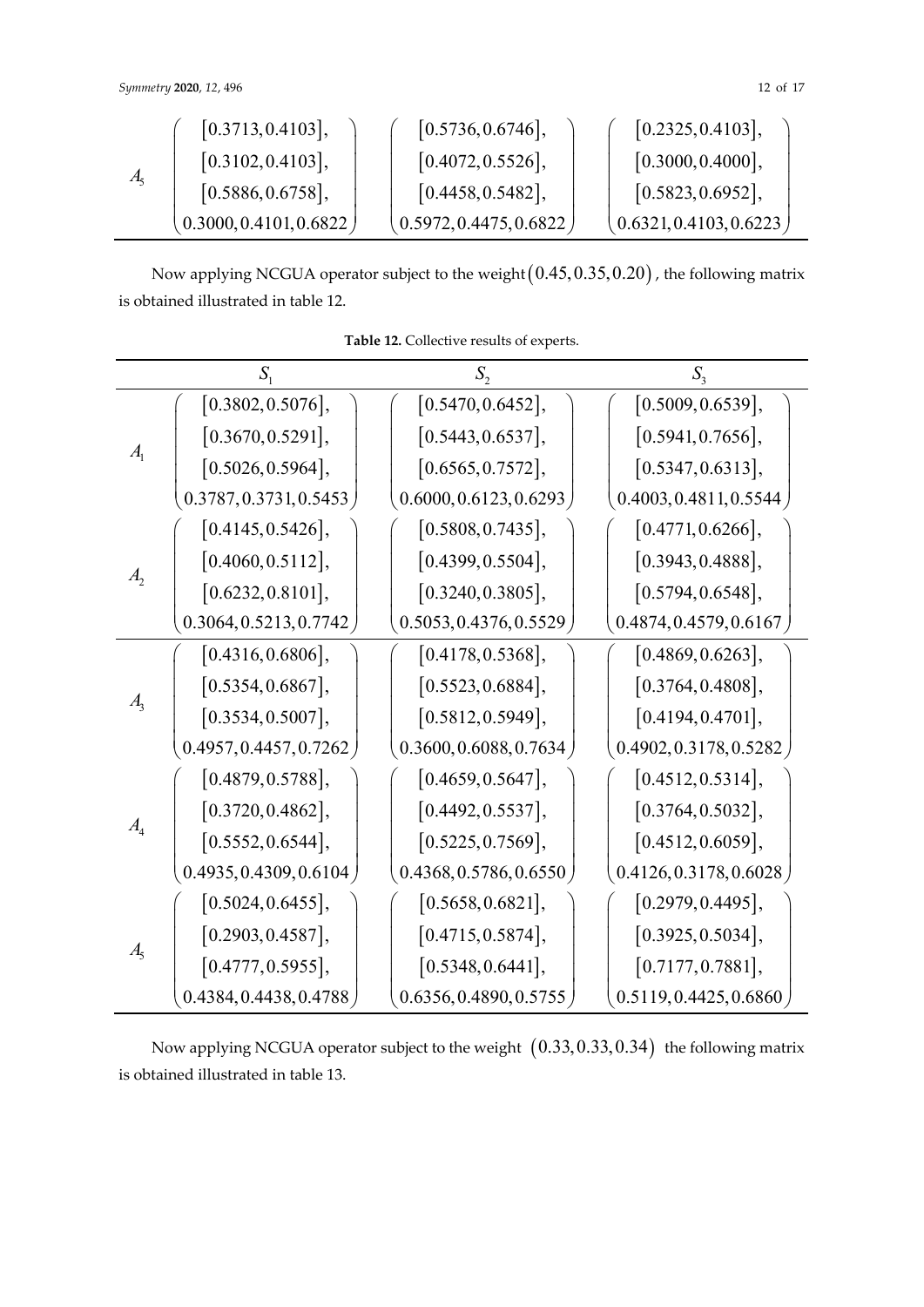**Table 13.** Aggregated result of experts.

|                             | $\vert 0.4808, 0.6079 \vert,$ |
|-----------------------------|-------------------------------|
| $A_{1}$                     | [0.5117, 0.6644],             |
|                             | [0.5606, 0.6578],             |
|                             | 0.4491, 0.4790, 0.5778        |
|                             | [0.5358, 0.5426],             |
| $A_{2}$                     | [0.4135, 0.5172],             |
|                             | [0.4899, 0.5872],             |
|                             | 0.4232, 0.4708, 0.6613        |
|                             | [0.4467, 0.6191],             |
| $A_{\mathfrak{p}}$          | [0.4927, 0.6286],             |
|                             | [0.4414, 0.5187],             |
|                             | 0.4443, 0.4403, 0.6860        |
|                             | [0.4684, 0.5585],             |
| $A_{\scriptscriptstyle{A}}$ | [0.4000, 0.5151],             |
|                             | [0.5071, 0.6688],             |
|                             | 0.4460, 0.4282, 0.6214        |
|                             | [0.4670, 0.6028],             |
| $A_{\varsigma}$             | [0.3892, 0.5193],             |
|                             | [0.5694, 0.6722],             |
|                             | 0.5224, 0.4577, 0.5900        |

For comparison of NC values, the cosine measure is computed of the alternatives, so that the values are ranked.

$$
C(A_1) = 0.04055
$$
,  $C(A_2) = 0.4058$ ,  $C(A_3) = 0.04394$ ,  $C(A_4) = 0.03890$ ,  
 $C(A_5) = 0.03750$ .

From this data the ranking is  $A_3 > A_2 > A_1 > A_4 > A_5$ .

For comparison purposes, some other aggregation operators are considered, and their results are computed.

The aggregation operators like neutrosophic cubic weighted geometric (NCWG), neutrosophic cubic probabilistic (NCP), neutrosophic cubic maximum (NCmax) and neutrosophic cubic minimum (NCmin) operators are also applied to the data. The following results are obtained.

The graphical comparison of these operators is shown in the following figure.

Figure 1: Graphical representation of Operators.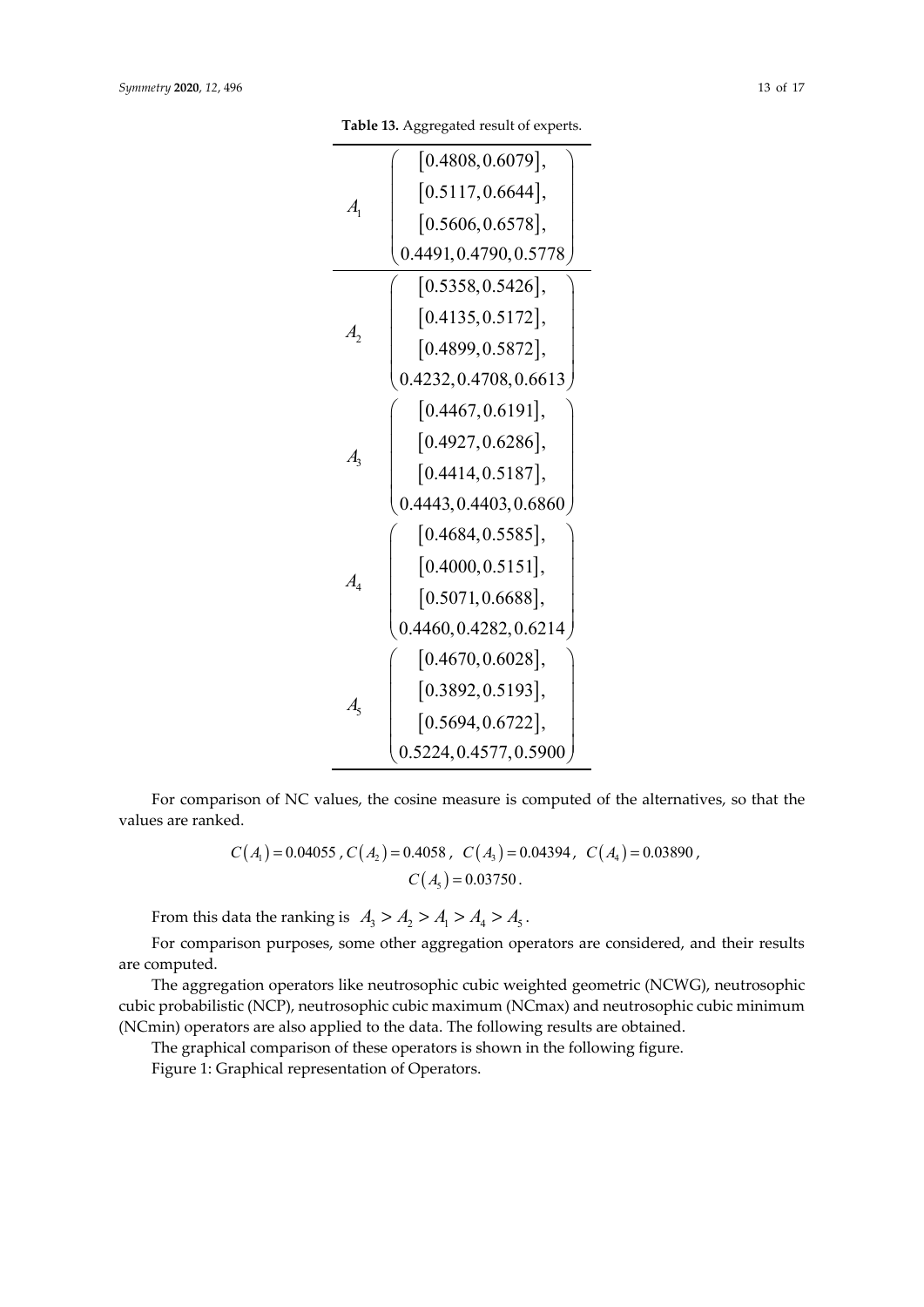

Figure 1. Graphical Comparison of different methods.

The following table also illustrates the comparison of these aggregation operators under the MPDMM.

From the above table with the different alternatives of each decision maker, the alternative in closest accordance to his interests will be selected; this data indicates that the optimal decision is  $A_5$ 

. Thus, the optimal alternative is  $A_5$ .

## **6. Discussion**

Jose et al. [40] analyze the data on fuzzy sets and conclude with the following results.

Comparison of Tables 14 and 15. It is observed that in both tables, the optimal alternative is  $A_5$ , although individually, some aggregation operators may have different results. The reason may be that NC has more components compared to the FS, like indeterminate and falsehood. Overall comparison has the same result, which ensures the validity of this method. But the advantage of NCS over table FS is that NCS is a generalized version of FS. That is, it enables the expert to deal with inconsistent and indeterminate data more efficiently than the FS.

| Operators   | Ranking                       |
|-------------|-------------------------------|
| <b>NCWA</b> | $A_5 > A_2 > A_1 > A_4 > A_3$ |
| NCWG        | $A_2 > A_1 > A_3 > A_4 > A_5$ |
| <b>NCP</b>  | $A_5 > A_3 > A_1 > A_2 > A_4$ |
| NCmax       | $A_5 > A_3 > A_1 > A_2 > A_4$ |
| NCmin       | $A_3 > A_5 > A_2 > A_1 > A_4$ |

**Table 14.** Ranking using different operators.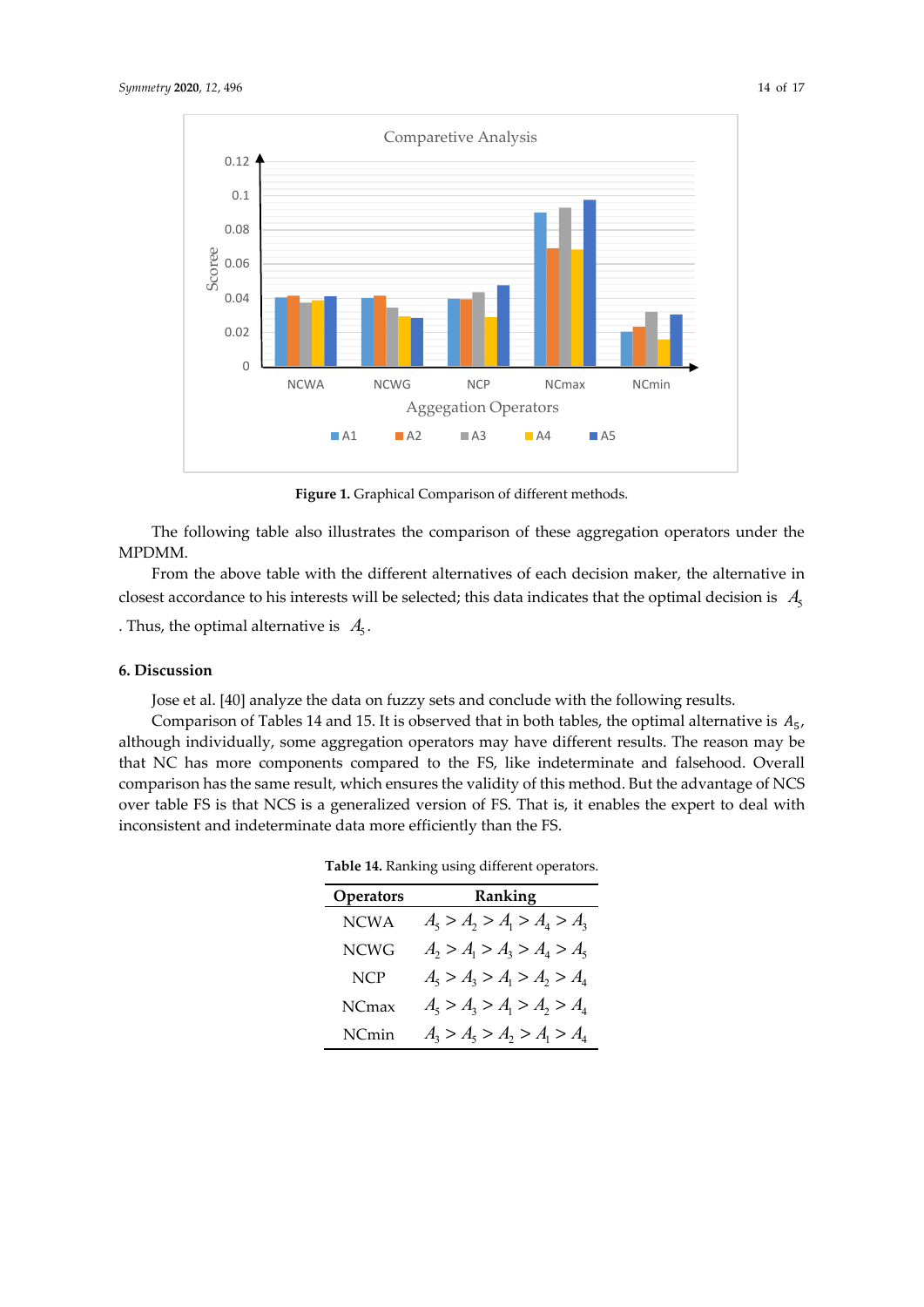| <b>Operators</b> | Ranking                       |
|------------------|-------------------------------|
| <b>FWA</b>       | $A_5 > A_3 > A_1 > A_2 > A_4$ |
| FOW A            | $A_3 > A_5 > A_2 > A_1 > A_4$ |
| <b>FPA</b>       | $A_5 > A_3 > A_2 > A_1 > A_4$ |
| <b>FMax</b>      | $A_5 > A_3 > A_1 > A_2 > A_4$ |
| FMin             | $A_2 > A_3 > A_5 > A_1 > A_4$ |

**Table 15.** Ranking using different operators in fuzzy data.

#### **7. Conclusions**

This paper generalized aggregation operators, such as NCGUA operators, which provide a single plate form for researchers and experts to deal with different types of aggregation operators. This generalization helps to work in a complex frame of work where more than one operator is required. The data involves inconsistent and indeterminate factors and is furnished upon a daily life problem. The NCGUA operator is further generalized to NCQGUA aggregation operators. Moreover, it can include complex aggregation operators that deal with complex environments such as problems with a wide range of sub-aggregations. It is shown that some particular aggregation operators like NCWA, NCOWA, NCGA, NCOGA, NCmax, NCmin and other aggregation operators can easily be deduced from NCQGUA or NCGUA operator. A new decision-making method is formed to deal with the problem in which each criterion is further classified into nature of stats. A numeric example involving the EMU is provided as an application. It is concluded that the proposed method provides the best results in comparison to the method previously proposed due to the indeterminate factors involved in data.

**Author Contributions:** The author contributed as follow. "Conceptualization, Majid Khan. and Muhammad Gulistan.; methodology, Majid Khan and Muhammad Gulistan.; software, Majid Khan.; validation, Mumtaz Ali., Wathek Chammam. And Muhammad Gukistan.; formal analysis, Majid Khan and Muhammad Gulistan .; investigation, Mumtaz Ali and Wathek Chammam.; resources, Muhammad Gulistan; data curation, Mumtaz Ali.; writing—original draft preparation, Majid Khan.; writing—review and editing, Majid Khan and M. Gulistan.; visualization, Majid Khan; supervision, M. Gulistan and Mumtaz Ali.; project administration, Wathek Chammam.; funding acquisition, Wathek Chammam.."

**Funding:** The authors extend their appreciation to the Deanship of Scientific Research at Majmaah University for funding this work under Project Number No. RGP-2019- 5.

**Acknowledgments:** The authors extend their appreciation to the Deanship of Scientific Research at Majmaah University for funding this work under Project Number No. RGP-2019- 5.

**Conflicts of Interest:** The authors declare no conflicts of interest.

## **References**

- 1. Zadeh, L.A. Fuzzy sets. *Inform. Control* **1965**, *8*, 338–353.
- 2. Zadeh, L.A. Outline of a new approach to the analysis of complex system and decision processes intervalvalued fuzzy sets. *IEEE Trans.* **1973**, *1*, 28–44.
- 3. Turksen, I.B. Interval-valued strict preference with Zadeh triples. *Fuzzy Sets Syst.* **1996**, *78*, 183–195.
- 4. Atanassov, K.; Gargov, G. Interval-valued intuitionistic fuzzy sets. *Fuzzy Sets Syst.* **1989**, *31*, 343–349.
- 5. Atanassov, K. Intuitionistic fuzzy sets. *Fuzzy Sets Syst*. **1986**, *20*, 87–96.
- 6. Jun, Y.B.; Kim, C.S.; Yang, K.O. Cubic sets. *Ann. Fuzzy Math. Inform. 2012*, *1*, 83–98.
- 7. Garg, H.; Singh, S. A novel triangular interval type-2 intuitionistic fuzzy sets and their aggregation operators. *Iran. J. Fuzzy Syst.* **2018**, *15*, 69–93.
- 8. Kumar, K.; Garg, H. TOPSIS method based on the connection number of set pair analysis under intervalvalued intuitionistic fuzzy set environment. *Comput. Appl. Math*. **2018**, *37*, 1319–1329.
- 9. Kaur, G.; Garg, H. Cubic intuitionistic fuzzy aggregation operators. *Int. J. Uncertain. Quantif.* **2018**, *8*, 405– 427.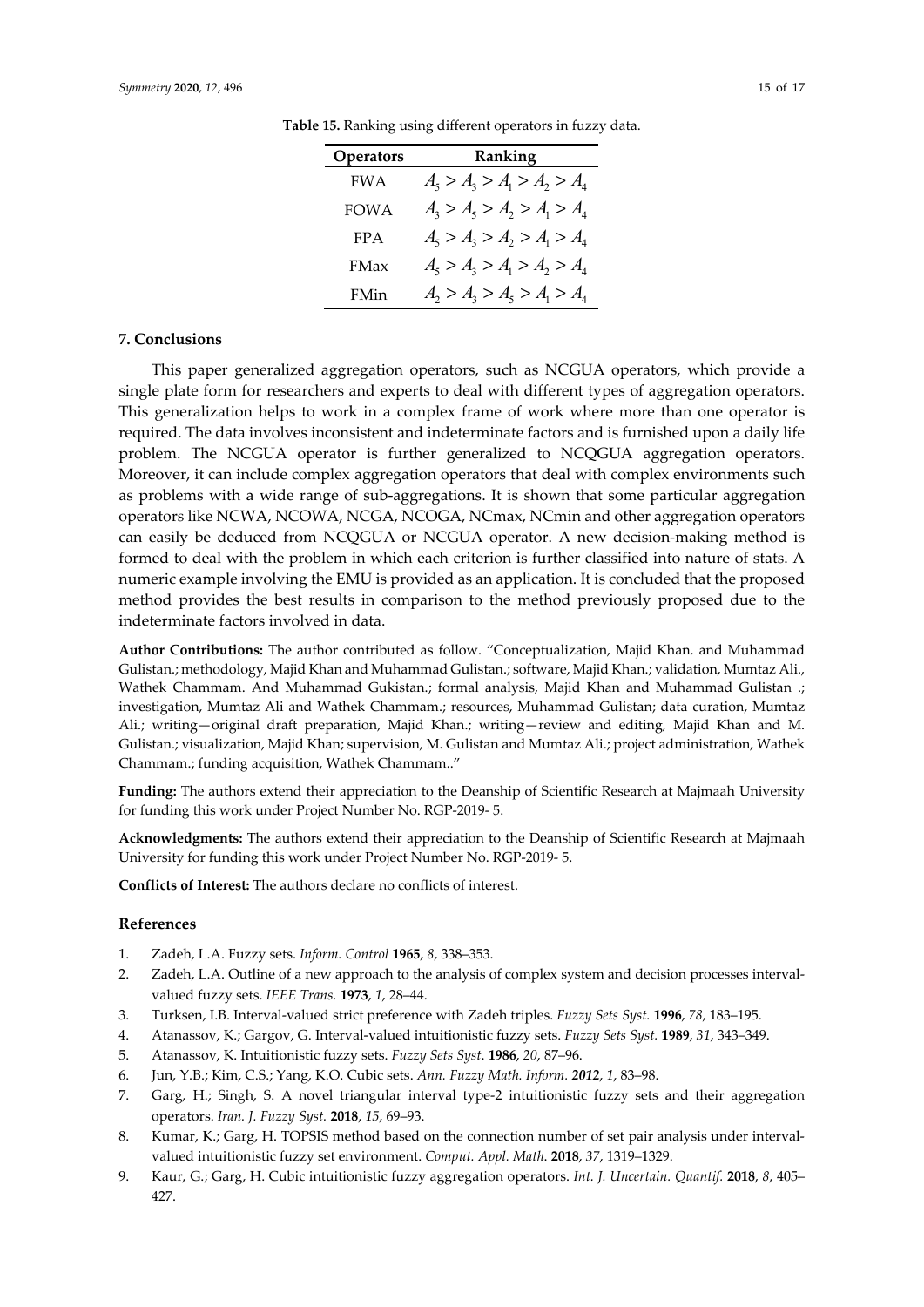- 10. Rani, D.; Garg, H. Distance measures between the complex intuitionistic fuzzy sets and its applications to the decision—Making process. *Int. J. Uncertain. Quantif.* **2007**, *7*, 423–439.
- 11. Xu, Z.S. Intuitionistic fuzzy aggregation operators. *IEEE Trans. Fuzzy Syst.* **2007**, *15*, 1179–1187.
- 12. Xu, Z.S.; Yager, R.R. Some geometric aggregation operators based on intuitionistic fuzzy sets. *Int. J. Gen. Syst.* **2006**, *35*, 417–433.
- 13. Smarandache, F. *A Unifying Field in Logics: Neutrosophic Logic. Neutrosophy, Neutrosophic Set, Neutrosophic Probability*; American Research Press: Rehoboth, NM, USA, 1999.
- 14. Smarandache, F. Neutrosophic Set—A Generalization of the Intuitionistic Fuzzy Set. In Proceedings of the IEEE International Conference on Granular Computing, Atlanta, GA, USA, 10–12 May 2006.
- 15. Wang, H.; Smarandache, F.; Zhang, Y.Q.; Sunderraman, R. Single valued neutrosophic sets. *Multispace Multistruct.* **2010**, *4*, 410–413.
- 16. Wang, H.; Smarandache, F.; Zhang, Y.Q. *Interval Neutrosophic Sets and Logic: Theory Applications Computing*; Hexis: Phoenix, AZ, USA, 2005.
- 17. Jun, Y.B.; Smarandache, F.; Kim, C.S. Neutrosophic cubic sets. *New Math. Nat. Comput.* **2015**, *8*, 41.
- 18. Liu, P.; Wang, Y. Multiple attribute decision-making method based on single-valued neutrosophic normalized weighted bonferroni mean. *Neural Comput. Appl.* **2014**, *25*, 2001–2010.
- 19. Abdel-Basset, M.; Zhou, Y.; Mohamed, M.; Chang, V. A group decision making framework based on neutrosophic vikor approach for e-government website evaluation. *J. Intell. Fuzzy Syst.* **2018**, *34*, 4213–4224.
- 20. Nancy, G.H.; Garg, H. Novel single-valued neutrosophic decision making operators under frank norm operations and its application. *Int. J. Uncertain. Quantif.* **2014**, *6*, 361–375.
- 21. Peng, X.D.; Dai, J.G. A bibliometric analysis of neutrosophic set: Two decades review from 1998–2017. *Artif. Intell. Rev.* **2018**, doi:10.1007/s10462-018-9652-0.
- 22. Li, B.; Wang, J.; Yang, L.; Li, X. A novel generalized simplified neutrosophic number Einstein aggregation operator. *Int. J. Appl. Math.* **2018**, *48*, 67–72.
- 23. Biswas, P.; Pramanik S.; Giri, B.C. Topsis method for multi-attribute group decision-making under singlevalued neutrosophic environment. *Neural Comput. Appl.* **2016**, *27*, 727–737.
- 24. Ye, J. Exponential operations and aggregation operators of interval neutrosophic sets and their decision making methods. *SpringerPlus* **2016**, *5*, 1488, doi:10.1186/s40064-016-3143-z.
- 25. Garg, H; Nancy. Multi-criteria decision-making method based on prioritized muirhead mean aggregation operator under neutrosophic set environment. *Symmetry* **2018**, *10*, 280, doi:10.3390/sym10070280.
- 26. Garg, H.; Nancy. Some hybrid weighted aggregation operators under neutrosophic set environment and their applications to multicriteria decision-making. *Appl. Intell.* **2018**, 1–18, doi:10.1007/s10489-018-1244-9.
- 27. Jha, S.; Kumar, R.; Chatterjee, J.M; Khari, M.; Yadav, N.; Smarandache, F. Neutrosophic soft set decision making for stock trending analysis. *Evol. Syst.* **2019**, 1–7, doi:10.1007/s12530-018-9247-7.
- 28. Khan, M.; Gulistan, M.; Khan, M.; Smaradache, F. Neutrosophic cubic Einstein geometric aggregatio operatorswith application to multi-creiteria decision making theory method. *Symmetry 2019*, *11*, 247.
- 29. Zhan, J.; Khan, M.; Gulistan, M.; Ali, A. Applications of neutrosophic cubic sets in multi-criteria decision making. *Int. J. Uncertain. Quantif. 2017*, *7*, 377–394.
- 30. Banerjee, D.; Giri, B.C.; Pramanik, S.; Smarandache, F. GRA for multi attribute decision making in neutrosophic cubic set environment. *Neutrosophic Sets Syst. 2017*, *15*, 64–73.
- 31. Lu, Z.; Ye, J. Cosine measure for neutrosophic cubic sets for multiple attribte decision making. *Symmetry* **2017**, *10*, 121–131.
- 32. Pramanik, S.; Dalapati, S.; Alam, S.; Roy, S.; Smarandache, F. Neutrosophic cubic MCGDM method based on similarity measure. *Neutrosophic Sets Syst. 2017*, *16*, 44–56.
- 33. Shi, L.; Ye, J. Dombi aggregation operators of neutrosophic cubic set for multiple attribute deicision making. *Algorithms 2018*, doi:10.3390/a11030029.
- 34. Ye, J. Operations and aggregation methods of neutrosophic cubic numbers for multiple attribute decisionmaking. *Soft Comput.* **2018**, *22*, 7435–7444.
- 35. Alhazaymeh, K.; Gulistan, M.; Khan, M.; Kadry, S. Neutrosophic cubic Einstein hybrid geometric aggregation operators with application in prioritization using multiple attribute decision-making method. *Mathematics* **2019**, *7*, 346**.**
- 36. Figueira, J.; Greco, S.; Ehrgott, M. *Multiple Criteria Decision Analysis: State of the Art Surveys*; Springer: Boston, MA, USA, 2005.